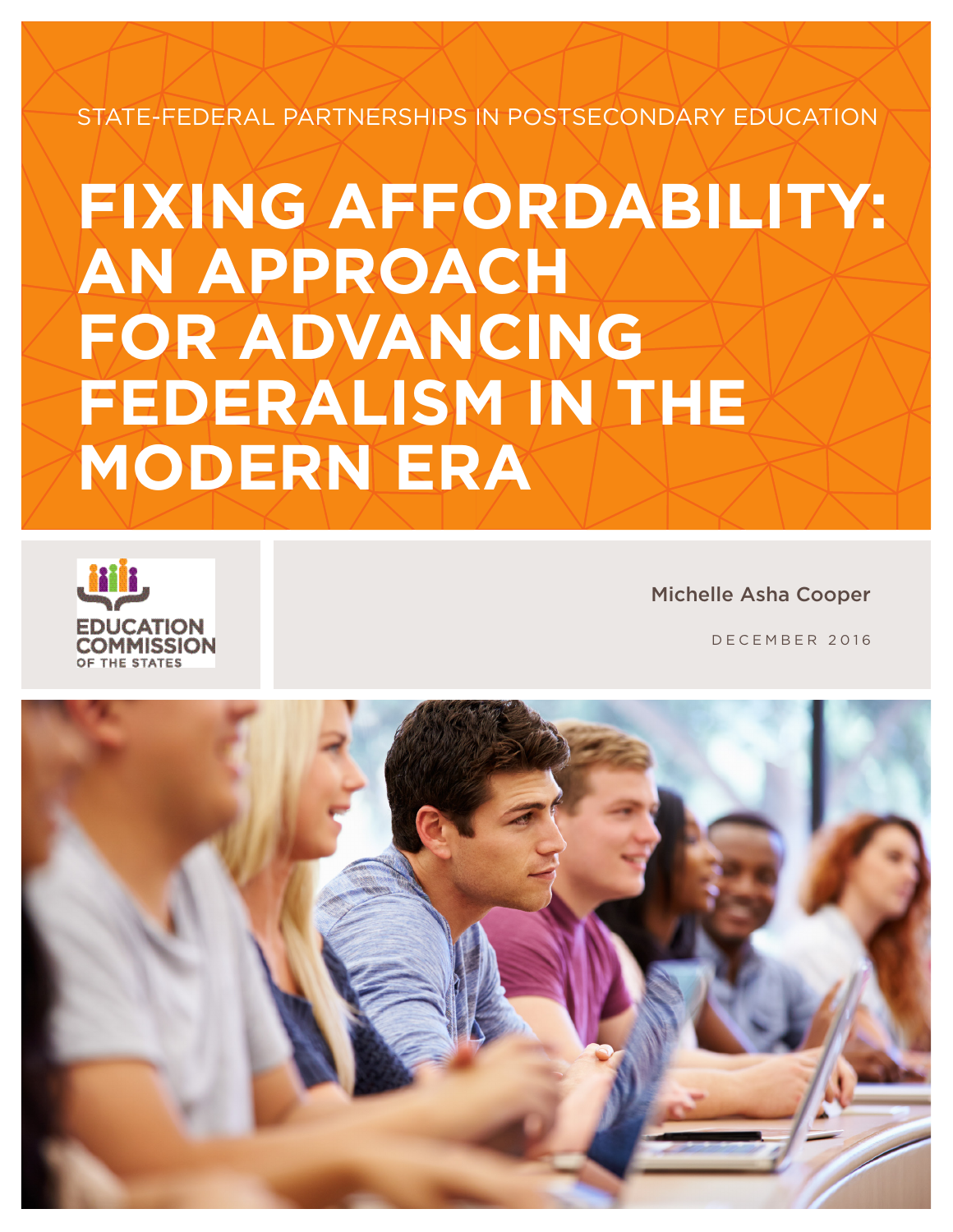

### **ABOUT THE AUTHOR**



**Michelle Asha Cooper** is the president of the Institute for Higher Education Policy (IHEP). Cooper is one of the nation's most effective voices in championing access and success.

Cooper oversees IHEP's research portfolio and analytic expertise used to inform and shape national, state, local and institutional policy reform. Cooper is well-versed in higher education access and success (domestic and international), with special emphasis on equitable reform of higher education, college affordability and financial aid policy, institutional accountability, diversity and equity, and other national higher education trends and policies. In addition to being a content expert, Cooper has strong leadership skills, marked by proven success in strategic planning, fiscal management and revenue generation.

She held leadership positions at the Advisory Committee on Student Financial Assistance at the U.S. Department of Education, the Association of American Colleges and Universities, and the Council for Independent Colleges and King's College.

© 2016 by the Education Commission of the States. All rights reserved. Education Commission of the States encourages its readers to share our information with others. To request permission to reprint or excerpt some of our material, please contact us at (303) 299.3609 or e-mail askinner@ecs.org.

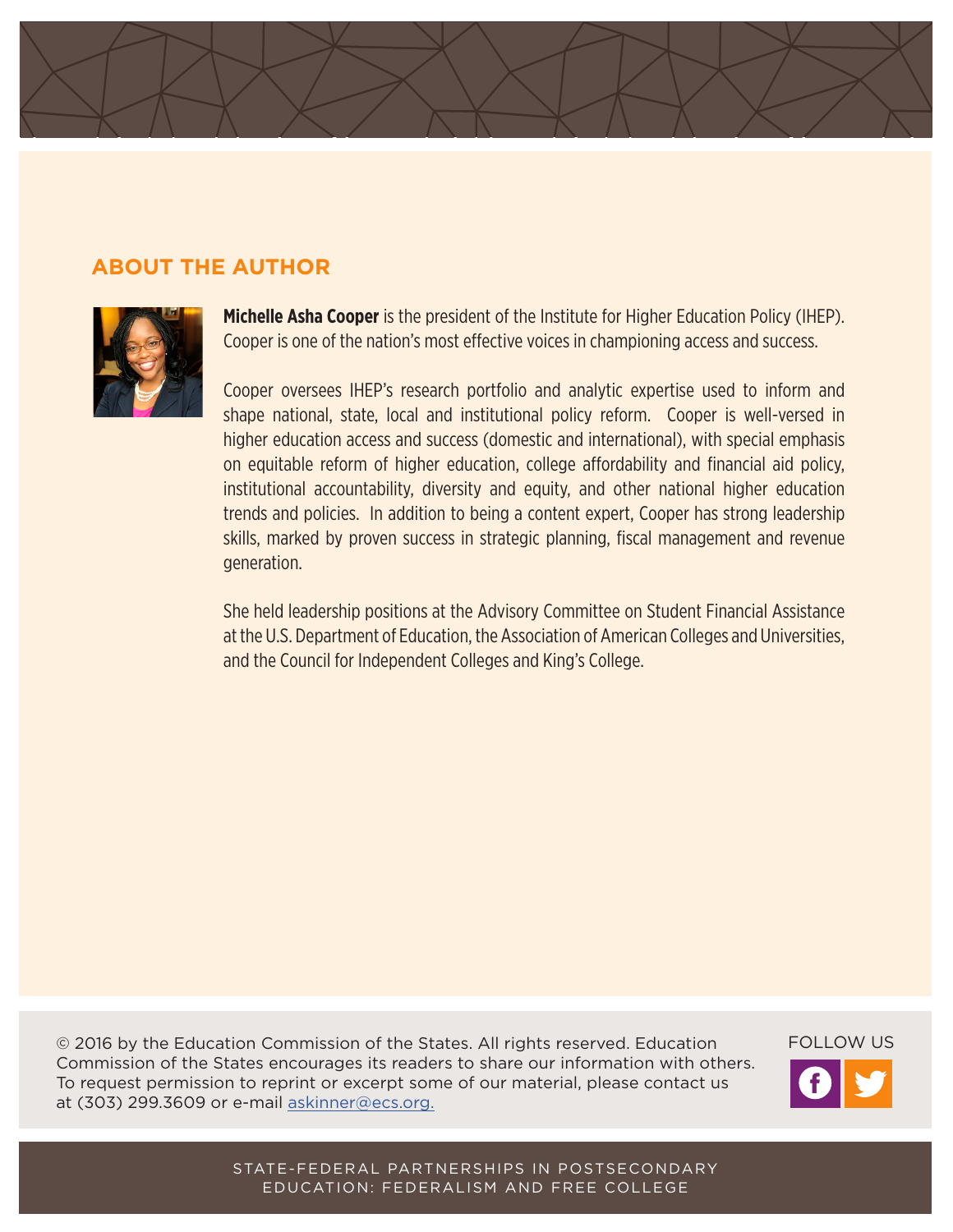## **EXECUTIVE SUMMARY**

Contemporary proposals to make college affordable present an ideal opportunity to advance federalism – an enduring feature of our democracy. But the role of the governments and the alignment of federal and state policies is an ongoing concern, even in higher education. There are voices in the education space that suggest that the states' role in policymaking is superior to that of the federal government. This perspective, however, overlooks the federal government's role in financing higher education as well as federal policies that have opened the doors of opportunity, such as the Morrill Land Grant Acts, GI Bill, and Pell grants. At the same time, over the years several states have shown their ability to advance innovation and education reform. This is most evident with the "free college" movement that was incubated within local communities and states before gaining national prominence.

This paper explores free college from the lens of federalism and offers practical recommendations for advancing this policy proposal. It also offers perspective on the policymaking process that could inform strategy and alignment of shared goals, particularly in this era of political gridlock and divided politics. By examining the policymaking process through the lens of the "push-pull" framework – where there is both a pull (from the federal government) and a push (from the states) to advance reforms –

some instructive lessons can be learned about the balancing act needed to restore strong federal-state partnerships.

The purpose of this paper is to outline a new balance of power – between the federal government and states – that can advance the free college policy. But, the paper's first half may feel like a historical account of policy moments and that is intentional. Before diving into a discussion about higher education policy and college affordability, it is necessary to reflect on federalism and how it has evolved to shape the policy landscape. The paper then shifts to contemporary issues, focusing on President Obama and his efforts at education reform, most importantly the America's College Promise proposal that endeavors to tackle college affordability.

#### **A NEW BALANCE OF POWER**

Making college affordable is an issue facing policymakers across this nation. Many recognize that an affordable education is the gateway for increased degree attainment – which is a national priority and an economic necessity for our states and local communities. To achieve this shared goal, the federal government and states will need to work in concert, making strategic investments in higher education. The free college policy is well-suited to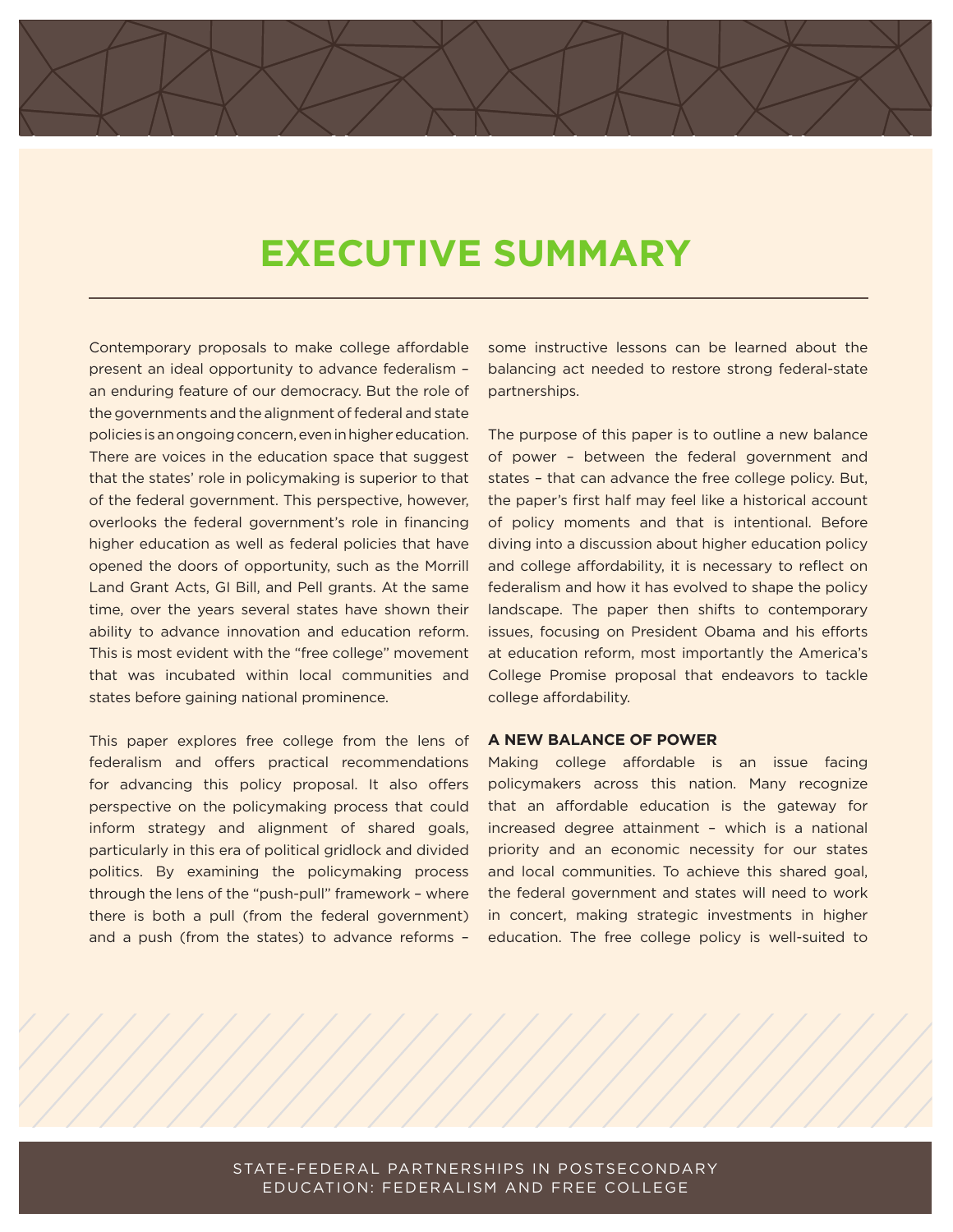advance a federal-state partnership. And with a new presidential administration on the horizon, now is an opportune time to reflect on how the federal and state governments can capitalize on their strengths to most effectively advance the needs of the American people.

Today's policy leaders must seek reforms that are forward looking, but informed by lessons of the past. On the affordability front, history tells us that college costs will likely increase and could result in the next financial bubble if left unchecked. As a result, policies associated with free college will only be beneficial if the federal and state governments own and play their part – that means spurring innovation, advancing equity, ensuring educational quality and deepening their respective investments in higher education. On the policymaking front, history teaches that there will always be political and turf battles among policy leaders at both levels. But when such tensions are approached strategically – recognizing the importance of balancing the pull and the push – important federal and state reforms can occur that promote shared goals. Given this, policy leaders seeking to advance free college must be guided by questions that acknowledge these practical concerns and anticipate the cycles of the political environment. Questions to consider should focus on access and completion, outcomes and cost. The following briefly highlights the salient points – which the paper discusses in greater detail – for each of these areas that undergird the federal-state strategy for advancing free college.

*ACCESS AND COMPLETION: Which students do not enroll because of financial barriers? Which students are most at risk of not completing college due to finances?*

Equitable access and success ensure that all students who desire to participate in higher education have the opportunity to do so. So when it comes to free college, to maximize the federal-state partnership, programs must target the neediest students. Because college access and success are so crucial, the importance of targeting these resources to grow the access pipeline cannot be understated. Allowing upperincome students, whose enrollment in college are not jeopardized by ability to pay, to benefit from these programs is not only a waste of government monies, it also has the potential to restrict access for other students.

At the federal level, Secretary Clinton's free tuition proposal does attempt to target a subset of students; she introduces an eligibility income cap of \$125,000. While this figure might seem appropriate in some contexts, in most states, \$125,000 puts a family solidly in the upper middle class. To account for income variability, the federal government's threshold should be lowered to \$70,000, which is slightly above the median family income level of \$68,260. This lowered income cap still captures the majority of Americans in most states.

Because state context can vary, state leaders should ask additional questions, "What are the demographic characteristics of potential college students in the education pipeline? What are the historical and current levels of college access and completion, particularly by critical demographics such as race/ethnicity, income and age?" The answers to these questions should be informed by strong data and may suggest that states further target free college programs to other highneed populations.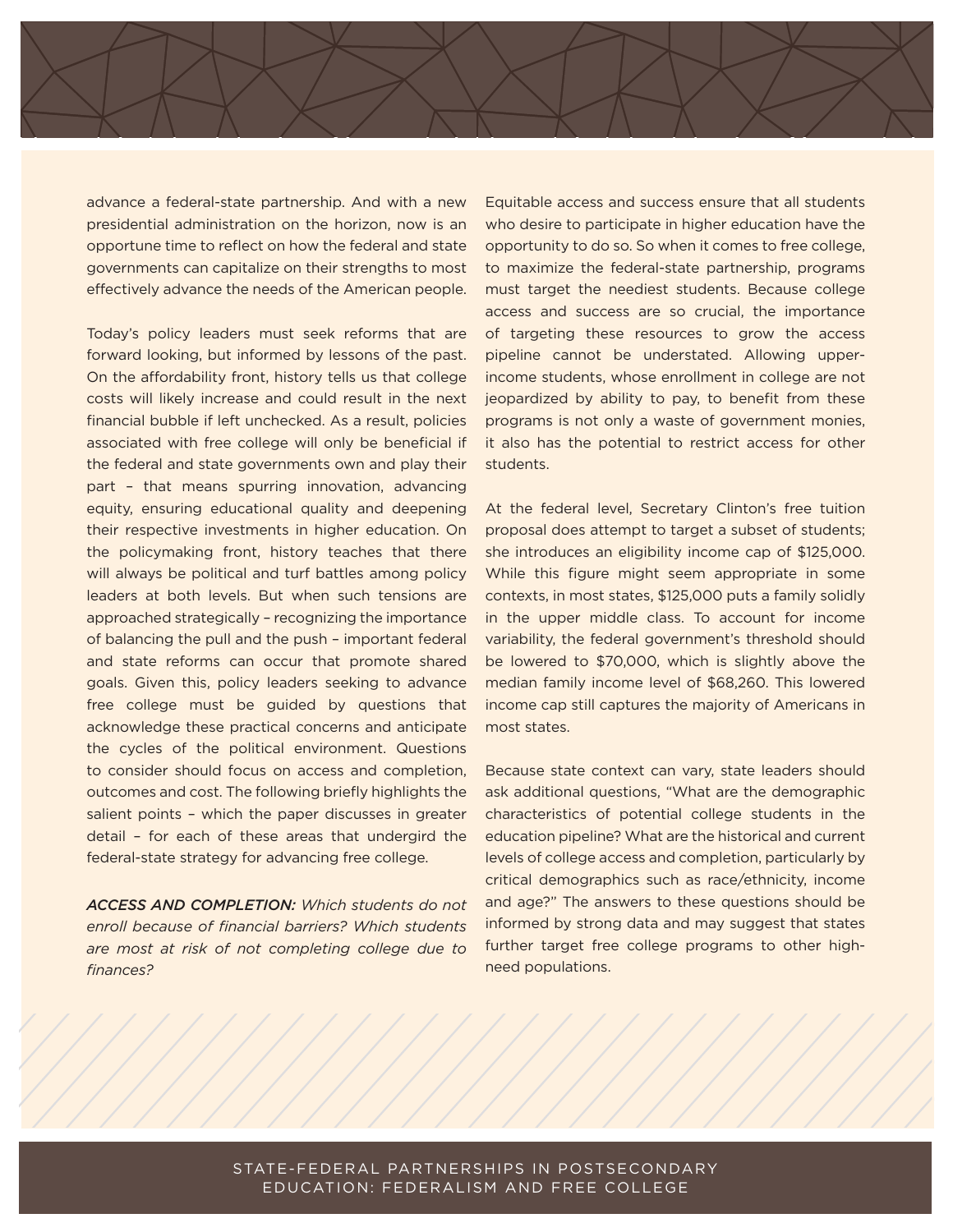*OUTCOMES: How do students fare after college, and are they adequately prepared to meet workforce needs? What have they learned? What can they do?*

In policy conversations, more attention is being paid to "college value," which looks at economic and workforce indicators, as well as outcomes associated with learning and social good. Therefore free college investments should be assessed using a number of these factors. Because of the movement toward outcomes-based funding models, state leaders may also ask additional questions about outcomes to ensure that the program balances educational supply and workforce demand for a given state. Potential questions include, "Are students able to repay their student loans? What are the priority fields of study and types of credentials needed to support the state economy?" Because each state has unique demographic and economic contexts, the answers will undoubtedly vary; so this flexibility should be accounted for within accountability metrics.

At the federal level, there is bipartisan support for increased transparency on college outcomes. For example, loan repayment is being considered as a potential measure of college value because it assesses graduates' ability to actively repay loans. Plus, recent reports, such as the Degree Qualifications Profile and Answering the Call, outline a variety of indicators already in use by many state and institutional leaders seeking to gauge a more holistic assessment of college value. The growing convergence and agreement toward metrics to assess educational quality and post-college outcomes – being led by faculty and practitioners – bode well for infusing these elements into the free college framework.

*COST: How much should the federal government and states invest in college enrollment and completion?*

The rhetoric around free college is so compelling that many believe that college being "free" equates to college being affordable. But the program is not really free (not even for students) and can leave the root causes of affordability – rising tuition and declining state support – unchecked. Therefore, for free college programs to be viable and sustainable, states must contribute their fair share to financing college and enhancing affordability. The steady decline in state support to higher education is well documented. And even today, in many states, funding levels remain low and minimize the impact of any federal investment.

In recent years, maintenance of effort (MOE) provisions have been used to prod states to increase funding. While states should not need federal incentives to support their residents and economy, recent experiments with MOEs suggest otherwise. Therefore, the federal government should make MOE provisions permanent and introduce a matching requirement for receipt of free college support. And programs that offer "last-dollar" funding – like Tennessee and Oregon – to leverage state support should not decrease their share, at the expense of the federal government. The federal government cannot be the only entity with real skin-inthe-game. As such, sustainability needs to be factored into free college programs from the onset. There are several ingredients to a thoughtful sustainability plan, but clearly the commitment of multi-year federal and state dollars is crucial. Otherwise, programs can become susceptible to political and fiscal pressures at a later date.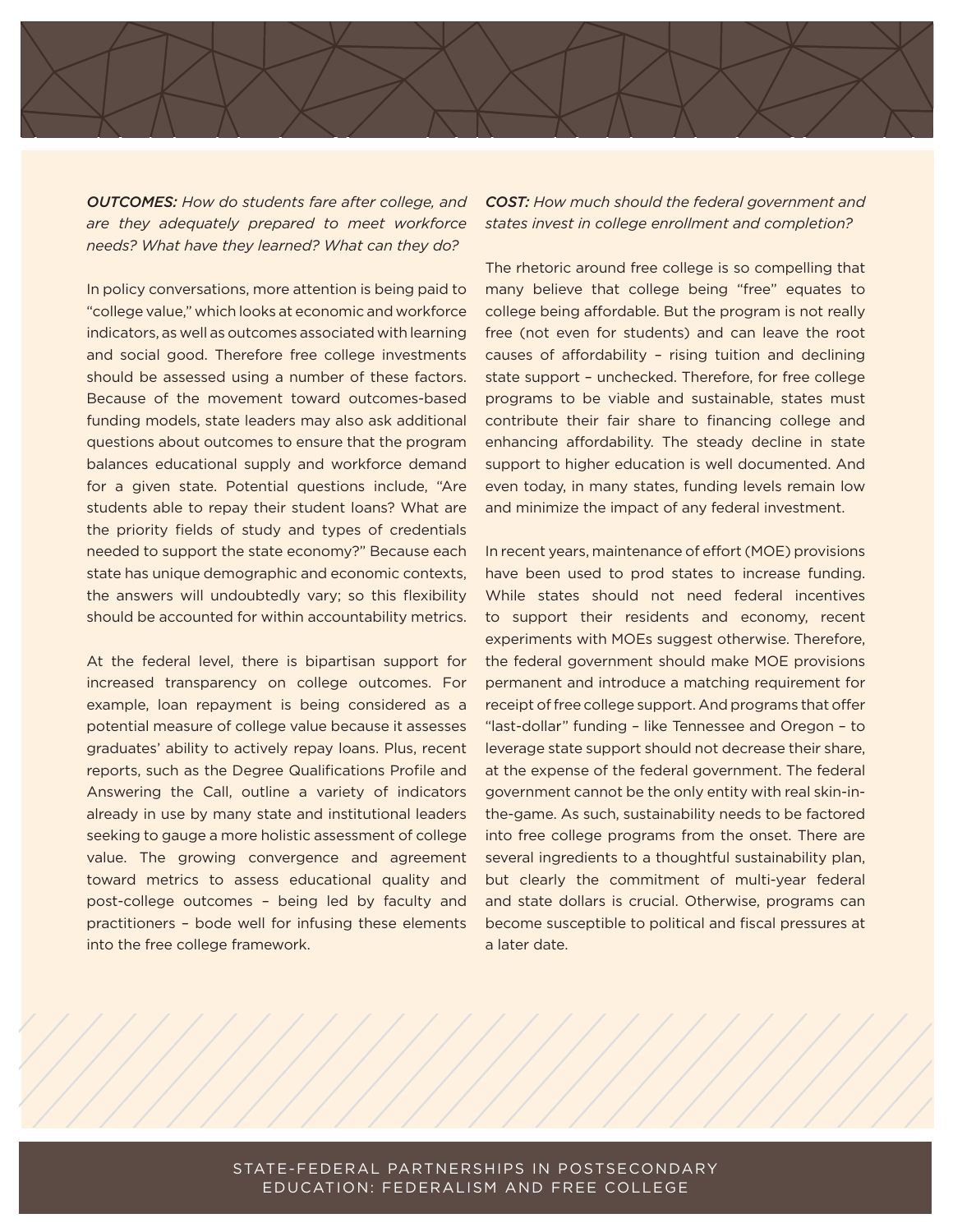**THE REVIVAL OF FEDERALISM AND FREE COLLEGE**

Although free college programs have been championed by some local communities and states for more than a decade, the desire to advance this proposal at the national level is growing immensely. Federal and state policy leaders should seize this opportunity to work collaboratively to fix the problem of college affordability. Inherent in balancing this partnership, however, is the issue of leadership and control. To ensure program integrity and guarantee that the balance of power remains consistent – with neither the federal government nor the states overstepping their boundaries – it may be worthwhile to create an inter-governmental agency that would be charged with the program's creation and oversight. The commission should reside at the federal level, but be co-chaired with a governor and comprised of various state leaders. In addition to development and implementation, the commission would make sure

that the federal investment is sufficient to leverage and galvanize momentum in the states and that the accountability requirements placed upon state governments is aligned with state goals and capacity, and proportioned to the funding support.

Federalism and free college are hot topics that offer great promise for policy reform. With a keen awareness and readiness for the cyclical process – back and forth negotiations and debates that occur among federal and state actors – policy leaders can prepare to address free college in a manner that engages offensive and defensive strategies simultaneously. Because access to a quality education is also a foundational principle of American society, making college affordable – through efforts like free college – presents an ideal opportunity to advance federalism in the modern era.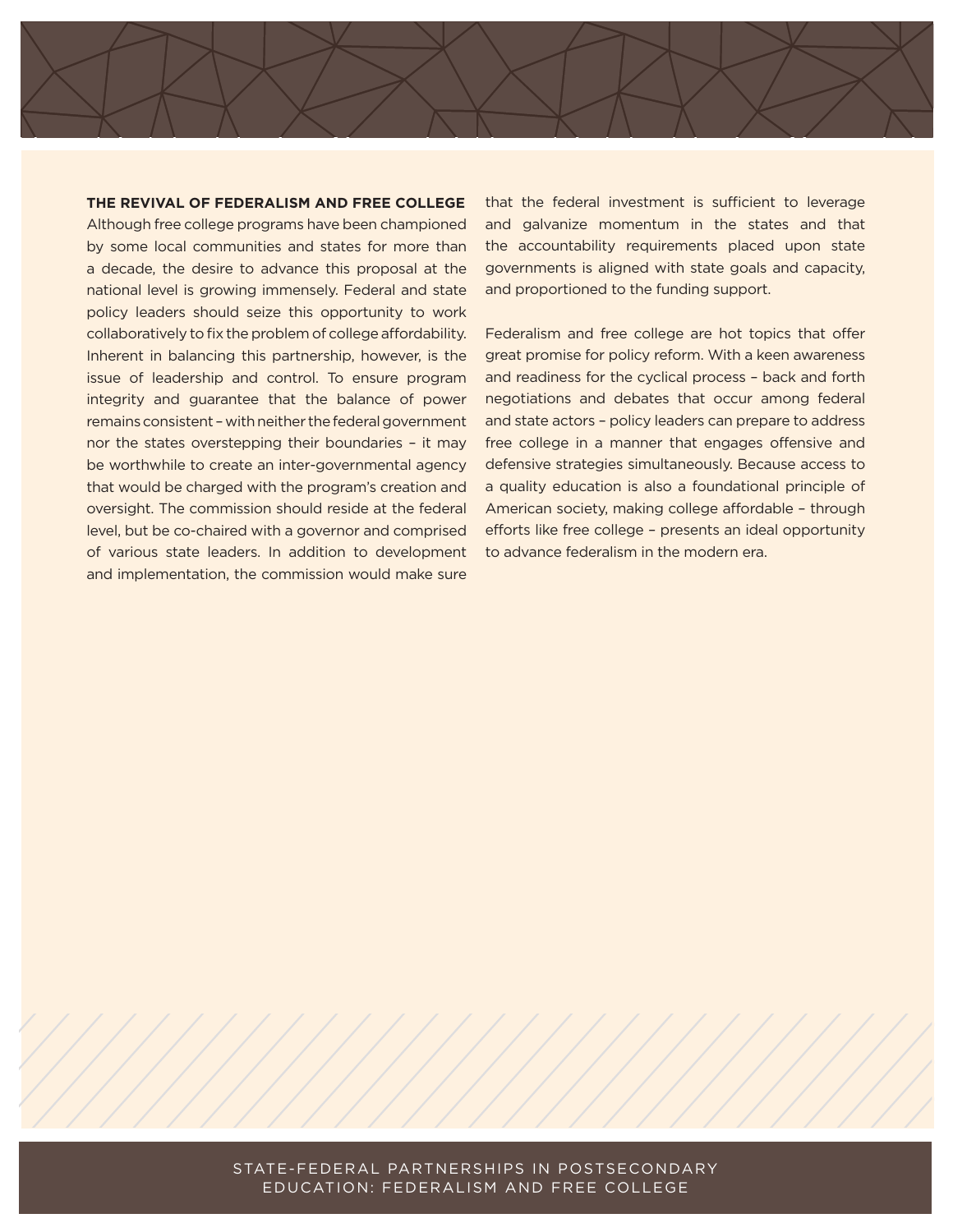## **TABLE OF CONTENTS**

| 10 |
|----|
| 16 |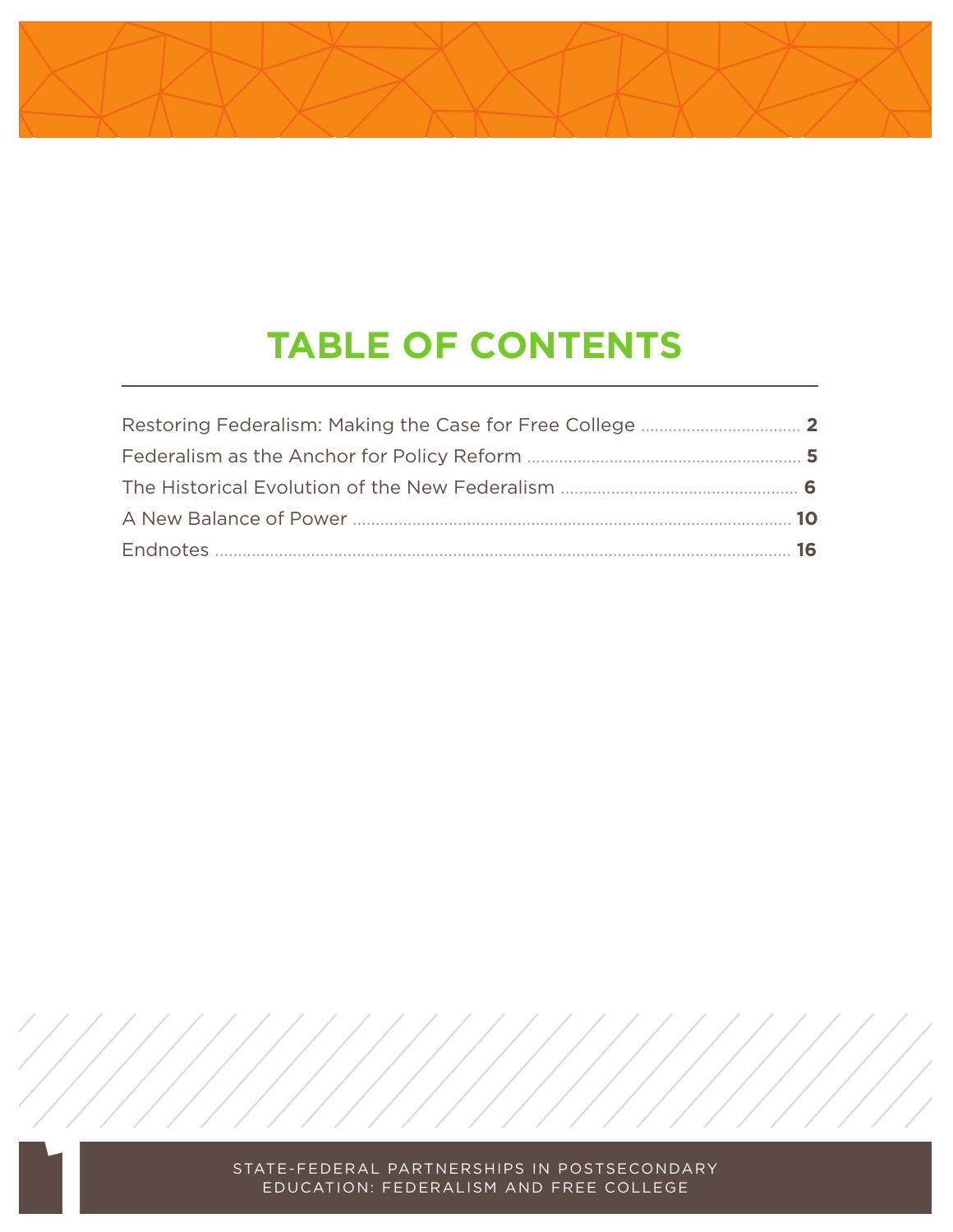### **RESTORING FEDERALISM: MAKING THE CASE FOR FREE COLLEGE**

Federalism is an essential feature of American society that has long served as a guiding principle of our democracy. And even with its central role in American history, when the word "federalism" is heard, most people wonder, "What is that again?" The word often conjures a flashback to an American History or Civics course. Some may even recall its connection to the nation's Founding Fathers. But even with those memories, they still cannot definitively articulate what federalism is or why it is important.

Although federalism has never actually gone out of style – at least not in political circles – it is witnessing a revival in some respects. In the summer of 2016 alone, themes associated with federalism have dominated the media and pop culture. From the sparring among political candidates, to the Broadway hit musical Hamilton, to the controversial new film Birth of a Nation, conversations linked to federalism – both directly and indirectly – are ubiquitous. And while those enjoying federalism's emergence in pop culture may have an opinion about this trending topic, even for them the question "What is federalism?" still lingers.

Simply stated, federalism represents the balance of power between the federal government and the states. It is a "safety valve – an instrument for political calibration, accommodation, and innovation."<sup>1</sup> Although checks and balances and intergovernmental cooperation are core tenants of federalism, tensions between those interested in states' rights and federal control are as American as

apple pie. And since access to a quality education is also a foundational principle of American society, making college affordable – through efforts like "free college" – presents an ideal opportunity to advance federalism in the modern era.

#### **FEDERALISM IN HIGHER EDUCATION POLICYMAKING**

Within higher education, the alignment of federal and state policies is an ongoing concern. Some in higher education argue that governance is a matter for the states, not the federal government. At the same time, the federal government plays a major role in financing higher education, contributing a significant share of revenue to the states.<sup>2</sup> Additionally, federal involvement in higher education has led to policies that have opened the doors of opportunity, such as the Morrill Land Grant Acts, GI Bill, and Pell grants. On the other hand, several states have demonstrated creativity and have shown that they really can be "incubators for innovation."<sup>3</sup> While there are voices in the education space that suggest that the states' role in policymaking is superior to that of the federal government, this point overlooks the variation among states, especially as it relates to their capacity to create and fund such innovation. Given these complexities, we need a new balance of power among the federal and state governments. This balance of power needs to take into consideration not only what the states and federal government can do best, but more importantly, what the American people need now. And one of the things needed now is for college to be more affordable.



**2**<br>**2** STATE-FEDERAL PARTNERSHIPS IN POSTSECONDARY<br>EDUCATION: FEDERALISM AND FREE COLLEGE EDUCATION: FEDERALISM AND FREE COLLEGE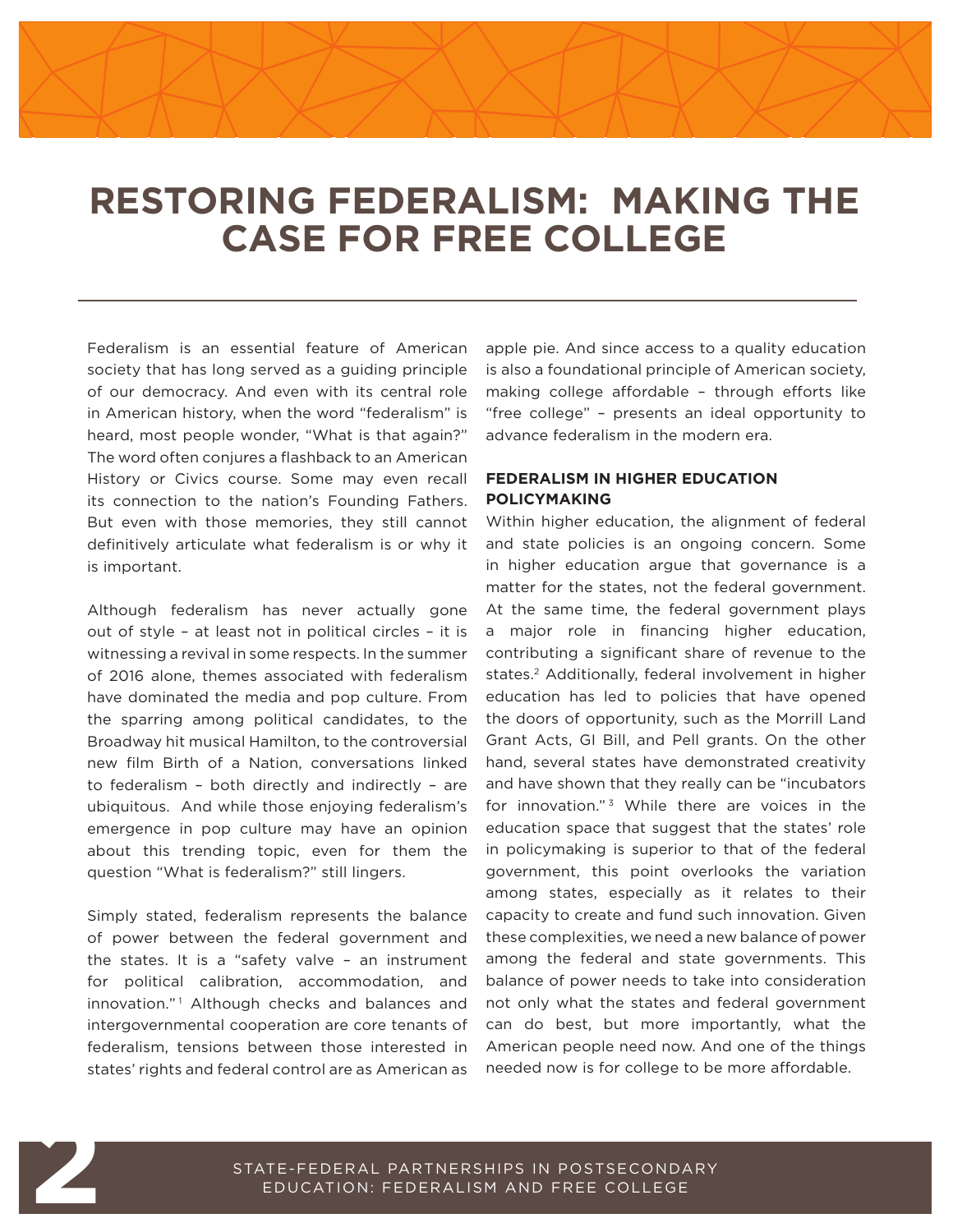

There are many layers to the affordability conversation, but for purposes of this discussion, the growing momentum of the free college movement will be the focus. This paper explores this policy development from the lens of federalism, applying the push-pull theory which reveals the cyclical movements between the federal government and states.4 The paper also offers practical recommendations for advancing college affordability within the context of free college. At

times, the paper may feel like a historical account of policy moments and that is intentional. Before steps can be taken to advance this new idea, it is necessary to reflect upon the cyclical process of policy development and the moments that have shaped them. With history as our guide, we may be better equipped to navigate the policy terrain more strategically, and thereby create reforms more aligned to the conditions and priorities of the day.



STATE-FEDERAL PARTNERSHIPS IN POSTSECONDARY<br>EDUCATION: FEDERALISM AND FREE COLLEGE EDUCATION: FEDERALISM AND FREE COLLEGE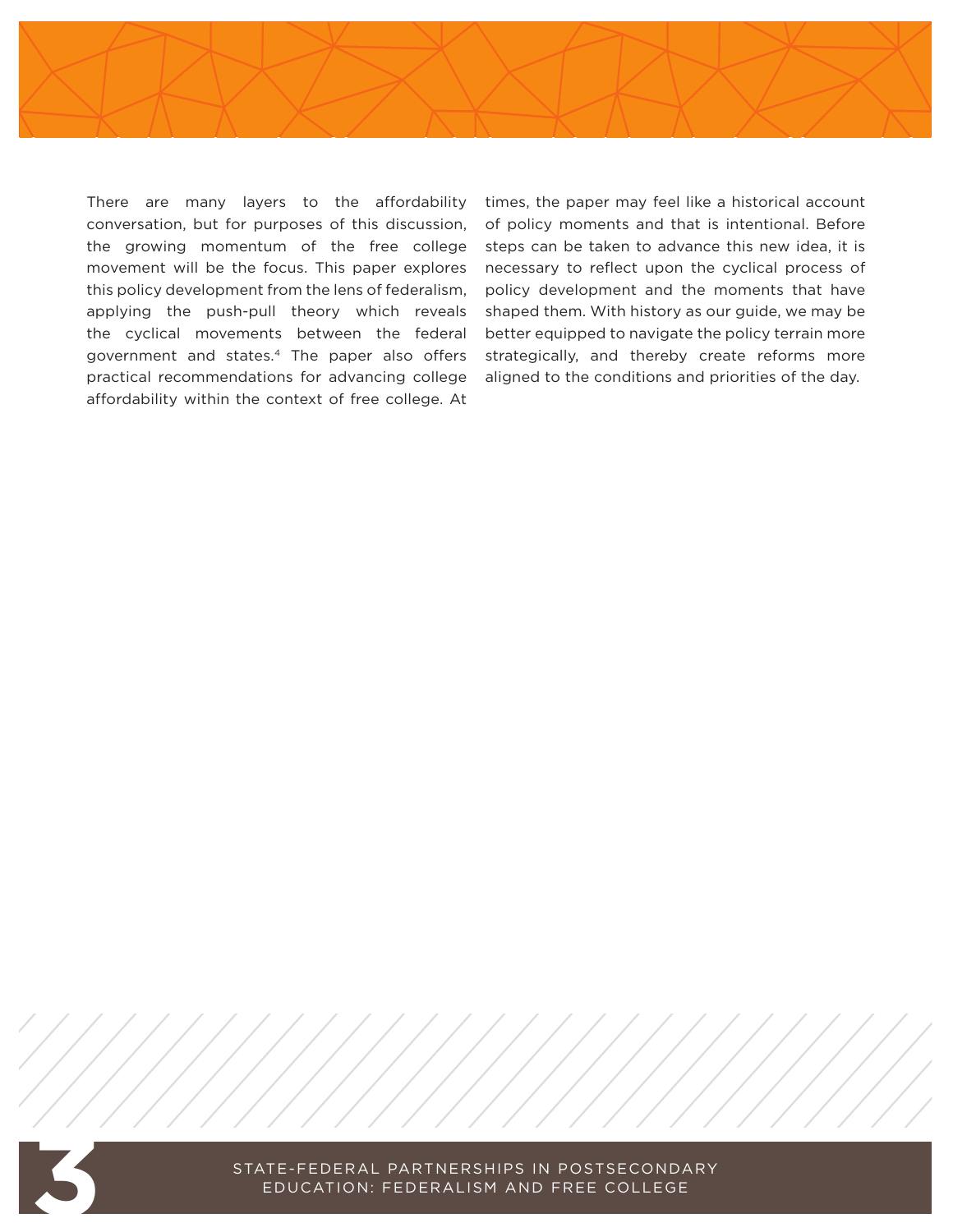| The phrase "free college" is often used interchangeably to refer to several different programs,<br>summarized below. For this paper, "free college" refers to both the "free community college"<br>and "free tuition" proposals that are being discussed at the federal and state levels. |                                                                                                                                                                                                                                                                                                                                                                                                                                                                                                                                                                                                                                                                                                                                                                                                                                                                                      |  |
|-------------------------------------------------------------------------------------------------------------------------------------------------------------------------------------------------------------------------------------------------------------------------------------------|--------------------------------------------------------------------------------------------------------------------------------------------------------------------------------------------------------------------------------------------------------------------------------------------------------------------------------------------------------------------------------------------------------------------------------------------------------------------------------------------------------------------------------------------------------------------------------------------------------------------------------------------------------------------------------------------------------------------------------------------------------------------------------------------------------------------------------------------------------------------------------------|--|
| <b>FREE COMMUNITY COLLEGE</b>                                                                                                                                                                                                                                                             | • Covers the cost of tuition at community colleges for two years<br>• Program already in existence in Tennessee and Oregon<br>• Primary focus of "free college" proposals at the state level<br>• Winners:<br>- Students who enroll in community colleges<br>- Community colleges<br>- States that use last-dollar funding strategies<br>· Potential drawbacks:<br>- More competition for seats at community colleges, thereby displacing<br>students who typically enroll in community colleges<br>- Students may need to borrow to cover other costs, such as fees, books,<br>room and board, and transportation                                                                                                                                                                                                                                                                   |  |
| <b>FREE TUITION</b>                                                                                                                                                                                                                                                                       | • Covers the cost of tuition at all public institutions<br>• Program initially introduced by Senator Bernie Sanders during his bid for the<br>Democratic presidential nomination. It is now a part of the campaign platform<br>of Secretary Hillary Clinton in her bid for the presidency.<br>• Primary focus of "free college" proposals at the federal level<br>• Winners:<br>- Students who enroll in public colleges<br>- Students with family incomes less than \$125,000<br>- Public colleges<br>- States that use last-dollar funding strategies<br>• Potential drawbacks:<br>- More competition for seats at public colleges<br>- Fewer students enrolling in private institutions<br>- Diminished racial and socioeconomic diversity at selective publics<br>- Students may need to borrow to cover other costs, such as fees, books,<br>room and board, and transportation |  |
| <b>COLLEGE PROMISE PROGRAMS</b>                                                                                                                                                                                                                                                           | • Place-based scholarship programs - often in local communities - that offer free<br>community college or free tuition<br>• Program eligibility and features are determined by the local communities<br>• Winners;<br>- Can vary from state-to-state but most programs target recent high school<br>graduates<br>• Potential Drawbacks:<br>- Can vary from state-to-state<br>- Without sustained funding, program might be short-lived<br>- Students may need to borrow to cover other costs, such as fees, books,<br>room and board, and transportation                                                                                                                                                                                                                                                                                                                             |  |
| <b>DEBT FREE COLLEGE</b>                                                                                                                                                                                                                                                                  | • Allows students to graduate from college without loans<br>• Proposal initiated at the federal level<br>• Program initially introduced by Secretary Hillary Clinton during her bid for the<br>presidency. It is now infused into the free tuition policy. Winner and drawbacks<br>would now coincide with free tuition program.                                                                                                                                                                                                                                                                                                                                                                                                                                                                                                                                                     |  |

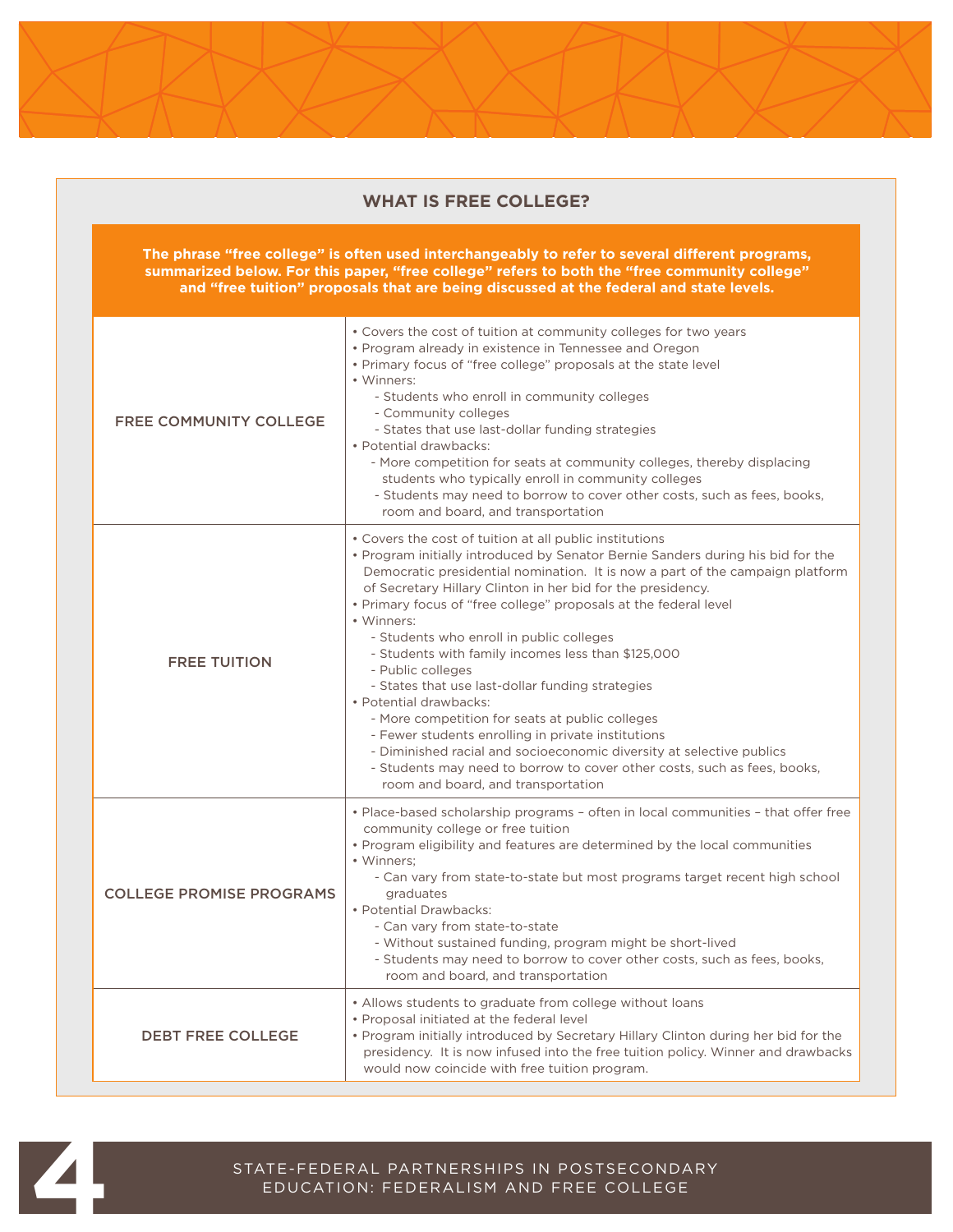## **FEDERALISM AS THE ANCHOR FOR POLICY REFORM**

In describing federalism, Richard Nathan highlights the balancing roles needed for policy development – "there is both a pull (from the federal government) and a push (from the states) that advance federal government initiatives and activities."<sup>5</sup> When innovation occurs in this manner, it then reflects the temperament and priorities of both the state and broader society. According to Nathan, historically, when the federal government has been led by conservatives, states have created, tested and refined policies on a localized level that eventually transform into national solutions. At the same time, Nathan suggests that in more recent years, liberal leaders have come to see value in the states, "particularly states with liberal leaders," as more appropriate than the federal government for advancing certain policy issues.6

Nathan's theory, although vague, has a central premise that focuses on seeking balance – the back and forth negotiations and debates that occur among federal and state actors. Nathan is most descriptive about the need to understand the policy environment and context upon which federal-state policy interventions rely. If policy leaders were to understand the historical and policy context first, and then recognize and even expect to engage in this balancing act, it might lend itself to more thoughtful and strategic interactions, and fewer (public) displays of anger and frustration. Nathan may have only examined this theory retrospectively, but in seeking ways to advance free college, this framework – even with its limitations – offers wisdom and a fresh perspective to policy development that encourages policy leaders to reflect on historical moments that have created the current policy landscape.

### **Push-Pull: The Dynamics of Federalism**

**9**

Going back to the 19th century and the first part of the 20th century, the states – not all of the states, but some states – have been the sources of expansion of the public sector in conservative periods. When conservative coalitions controlled national offices, programs that were incubated, tested, and debugged in liberal states became the basis for later national action….

Likewise in the 1920s, when the country was "Keeping Cool with Coolidge," states were the source of progressive initiatives like unemployment insurance, public assistance, and workman's compensation. James T. Patterson said that the states 'preceded the federal government in regulating large corporations, establishing minimum labor standards, and stimulating economic development. He added that 'the most remarkable development in state government in the 1920s was the increase in spending.' State initiatives planted the seeds of Franklin D. Roosevelt's New Deal.

In the 1980's when the pendulum of social policy nationally swung toward conservatism, there was a similar spurt in state activism in response to President Reagan's domestic policies to cut domestic spending. States reshaped programs to reflect their priorities, increased the funding of programs in areas in which the federal government had become less active, and assumed more control over the activities of local governments and nonprofit organizations. In these ways and others, states expanded their influence vis-à-vis the federal government and in their relationship with local governments and nonprofit organizations).

(Richard Nathan, "Updating Theories of Federalism," p. 8)

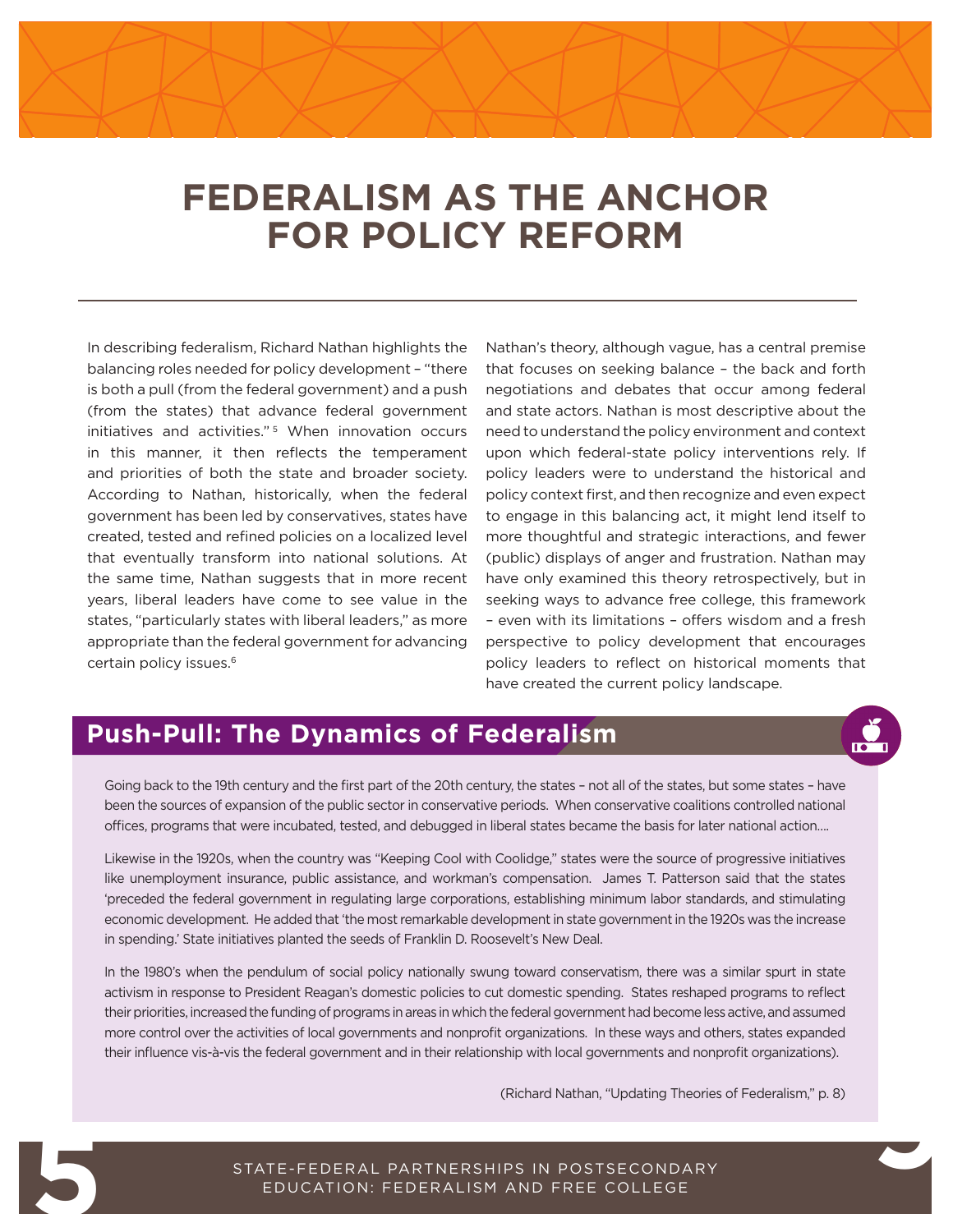## **THE HISTORICAL EVOLUTION OF THE NEW FEDERALISM**

Astute policy leaders recognize that when crafting solutions to contemporary issues, failure to grasp the lessons of history in policymaking can result in shortterm fixes at best, or on the flip side, no real solution – just perpetual, swirling discussions that show no real evidence of progress. So it is important that before diving into higher education policy and affordability, we reflect on federalism. After all, "those who [do not] remember the past are condemned to repeat it."<sup>7</sup>

#### **THE BALANCE OF POWER**

The role of the federal government and states has been a constant source of frustration for policy leaders. In 1953, this frustration led President Eisenhower to create the Commission on Intergovernmental Relations:

The present division of activities between the Federal and state governments, including their local subdivisions, is the product of more than a century and a half of piecemeal and haphazard growth. This growth in recent decades has proceeded at a speed defying order and efficiency. One program after another has been launched to meet emergencies and expanding public needs. Time has rarely been taken for thoughtful attention to the effects of these actions on the basic structure of our Federal-state system of Government.<sup>8</sup>

This statement, over 50 years old, reflects sentiments expressed by some even now. Just a year ago, the Pew Research Center released a study that showed that the American public, similar to President Eisenhower, was disenchanted with the government, politics and the nation's leaders. In fact, only 19 percent indicated that they trust the government always or most of the time.<sup>9</sup>

#### **UNDERSTANDING THE POLICY ENVIRONMENT**

Given the high levels of government distrust, ensuring federal-state alignment of goals is the most advantageous approach for policy development. The Obama administration, for example, has used the gridlock on Capitol Hill as an opportunity to have the states advance their own policy agendas. Some suggest that Obama's strategy for advancing his education policy agenda has proven effective in part because many states are simply running out of money.10 Marcia Howard also recognizes that the Obama administration increased its reliance on "the carrot and the stick."<sup>11</sup> In essence, while the federal government provides funds to spur innovation at the state level, it is not a blank check. There is some accountability and expectations tied to these funds. For example, the \$4 billion Race to the Top program for K-12 education encouraged states and local districts to enhance innovations that improved student outcomes. Eleven states received funds that led to comprehensive statewide education reforms, but what is most impressive is that a total of 46 states applied, which at least implies a willingness to comply with the federal outcome requirements.12

Whether President Obama's approach was born through strategy or necessity is debatable, but exploiting this weakness in the political landscape – given rocky relationships with some congressional and state leaders – has led to advances in education policy at the federal and state levels. As Daniel Vock notes, "these [Obama] years might also be remembered as a time when an administration seemingly hobbled by opposition in Congress and in the states regained its footing through executive actions and the pursuit of new partners. It's a shift that could have long-lasting

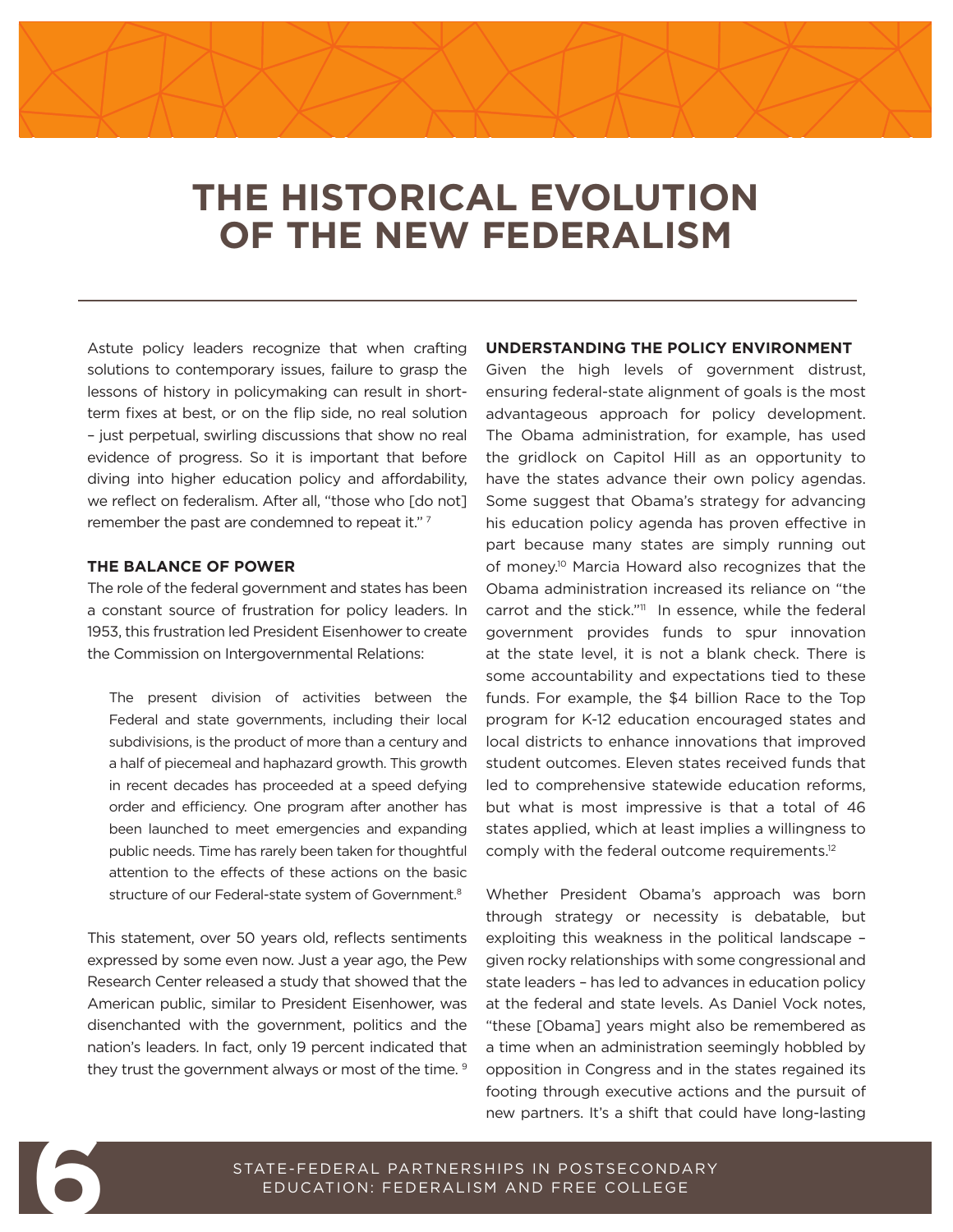

lessons for governing in an era of divided politics." <sup>13</sup> These lessons will be instructive as a new administration prepares to lead in the White House. The federal-state partnership is a hallmark of American democracy and can withstand changes in presidential leadership. If executed purposefully – recognizing that there is an inherent push and pull to this relationship – it can lead to better alignment of federal and state goals.

### **Federal-State Partnerships in Education**

**There are many examples of federal-state partnerships in education. The K-12 sector offers Race to the Top and the Every Student Succeeds Act, among others. In higher education, the Morrill Acts of 1862 and 1890 and the State Student Incentive Grants (later renamed to Leveraging Educational Assistance Partnerships) are two examples. For more information about federal-state partnerships in higher education finance, view the film series Looking Back to Move Forward: A History of Federal Student Aid. ([http://www.ihep.org/](http://www.ihep.org/research/initiatives/looking-back-move-forward-history-federal-student-aid) [research/initiatives/looking-back-move](http://www.ihep.org/research/initiatives/looking-back-move-forward-history-federal-student-aid)[forward-history-federal-student-aid\)](http://www.ihep.org/research/initiatives/looking-back-move-forward-history-federal-student-aid)**

#### **CAPITALIZING ON MOMENTUM: INCREASING ANXIETY OVER COLLEGE AFFORDABILITY**

College affordability features prominently in<br>higher education policymaking. Whether it<br>Pell grants, student loans or the free college higher education policymaking. Whether it is Pell grants, student loans or the free college movement, there have been a barrage of messages indicating that college is unaffordable. According to a poll by Gallup and the Lumina Foundation, only 21 percent of Americans believe that higher education is affordable.<sup>14</sup> For most, affordability concerns are connected to either college prices and/or student debt. While these two measures of affordability –

college prices and student debt – are essential, it is important to note that affordability is about more than just these two items. "It is about economic inequality, about income levels for the majority of families and individuals, about the prices of other goods and services, and about personal and society priorities." 15 Affordability then is about students' ability to pay. And at a time when stagnant – in some cases diminishing – family income is coupled with economic uncertainty, ability to pay for working- and middle-class students is further compromised.

While there is broad perception among the American public that college has become unaffordable, very few know the reason. Many have blamed rising tuition on colleges' wasteful spending habits, focusing on everything from technology, faculty salaries, health care, facilities management, rankings and even the availability of grants and loans. These items may all have an impact on college costs, but none impact students' ability to pay like declining state support to institutions; institutions have now shifted a greater share of their costs to students through higher tuition and fees.<sup>16</sup> The concept of shared responsibility - with the federal government, state, institutions and students – was once an important aspect of college financing. Some states, however, embraced this concept more dutifully than others. Over the last several decades, this partnership of shared responsibility has eroded, and that has affected the ability of millions of students to access and complete college in a timely manner.

credential for strengthening the workforce and boosting<br>the economy, higher education policy has featured<br>prominently among federal and state governments. In<br>2015, President Obama introduced *America's College* Recognizing the importance of a college degree or the economy, higher education policy has featured prominently among federal and state governments. In 2015, President Obama introduced *America's College Promise* that would tackle college affordability by making the first two years of community college free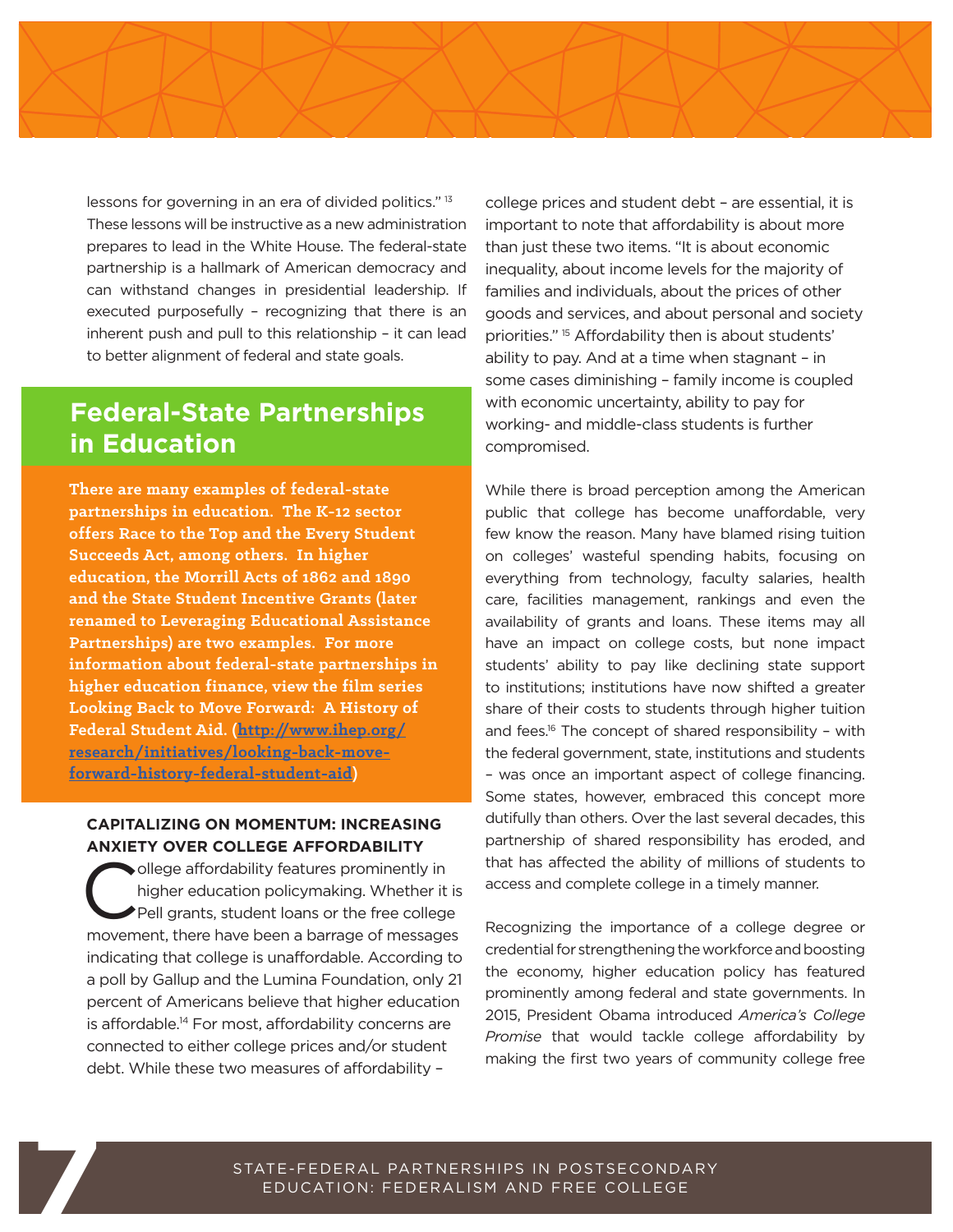

for eligible students. While this proposal has not yet passed Congress, versions of it are being championed by states and local communities nationwide. To be clear, this free community college proposal started at the local levels. Some argue that the Obama administration just capitalized on the momentum in the states to advance this national effort, reinforcing the cyclical relationship between the federal governments and states in policy development.

#### **PUSHING-PULLING TOWARD A COLLEGE AFFORDABILITY PLAN**

At the time of the president's announcement of *America's College Promise*, the effort that we now call the free college movement had been growing for a decade. Because of the visibility generated by President Obama's announcement, many assume that the idea originated at the federal level. Instead, it originated within local communities and states, with notable programs like the Kalamazoo Promise, Say Yes to Education and knoxAchieves.

On the federal level, Obama's proposal for free community college spurred congressional action that led to the *America's College Promise* Act of 2015.17 This legislation would invest nearly \$80 billion over 10 years to provide free tuition to an estimated 900 million community college students and 300,000 students at minority-serving institutions. States would apply to participate in the program and would also have to provide a 25 percent match to the funds provided by the federal government. In addition to several requirements, state recipients would agree to implement "evidence-based institutional reforms and innovative practices to improve student outcomes." <sup>18</sup> This plan has its critics. Some state leaders and

conservatives consider the federal proposal "a takeover of the two-year sector;" $19$  at the same time, leaders from the Association of American Community Colleges support the legislation.<sup>20</sup> The plan's opponents also do not favor the strings attached to the funding, primarily the requirement to adopt "evidence-based institutional reforms."

In addition, free college has become a signature feature of Secretary Hillary Clinton's presidential platform. The Clinton proposal has garnered much attention and has helped her gain support from progressives; but it too has its critics. For example, because of its emphasis on public institutions, leaders of private colleges, like Pat McGuire from Trinity College in Washington, DC, have expressed concern about the potential impact on small, private institutions. McGuire believes that Clinton's proposal puts institutions like Trinity "gravely at risk."<sup>21</sup> Also, the high income eligibility levels -\$125,000 – would allow students from upper-income families to be eligible for this benefit. And lastly, the free tuition proposal would help students with some college costs, but the program *is not really free* – not even for students, $22$  and can leave the root causes of college affordability – rising tuition and declining state support – unchecked.

implemented – Tennessee, Oregon, Minnesota and<br>Kentucky – and there's emerging legislation in at least<br>Tentucky – and there's emerging legislation in at least As debate about free college swirls on the national landscape, even states and local communities are making strides toward implementation. Prior to President Obama's announcement of *America's College Promise*, dozens of programs were already in existence. Since then, many more have sprouted nationwide. There are four state-wide programs currently being Kentucky – and there's emerging legislation in at least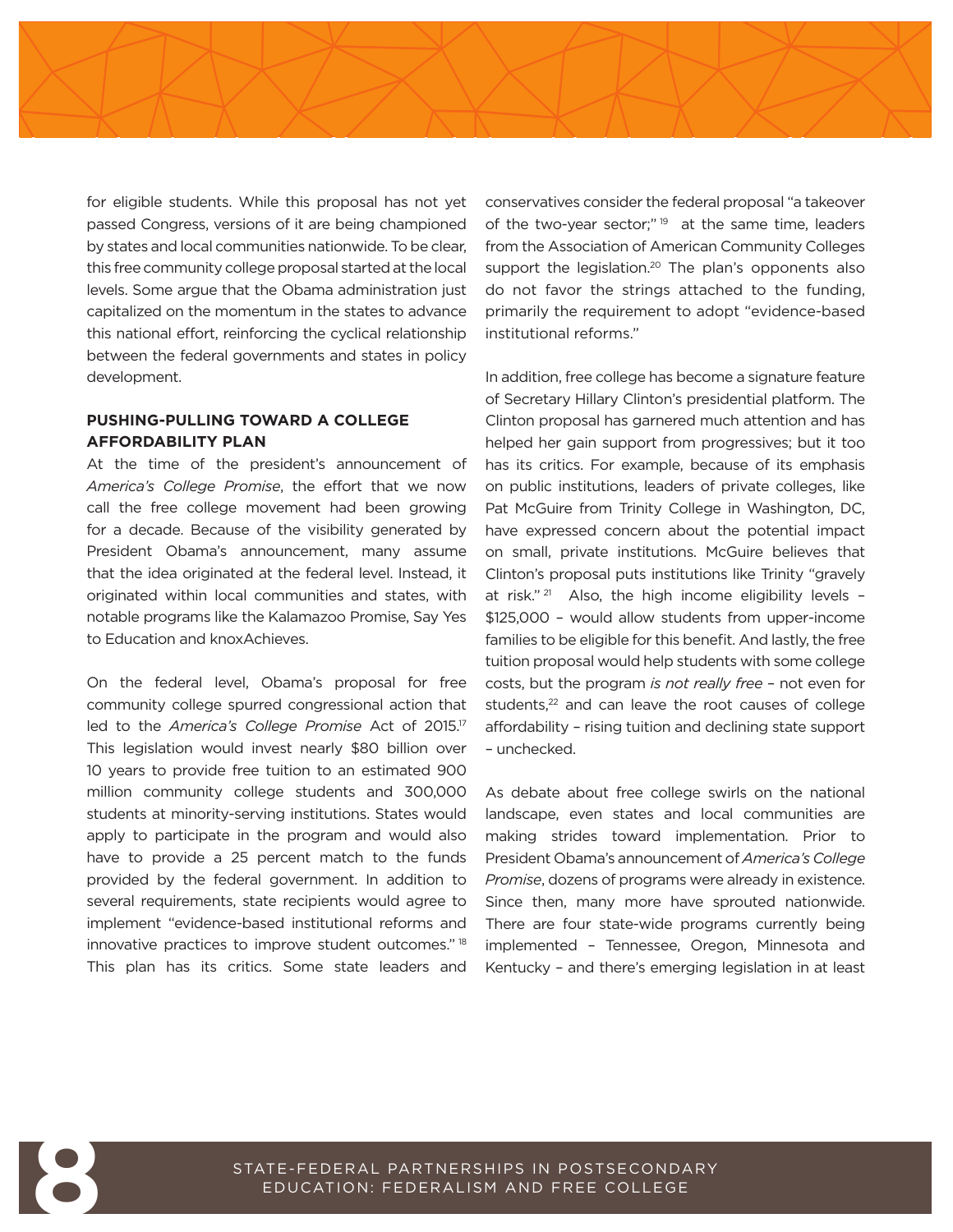### **Local Communities Leading with the Promise**



The Promise movement started in 2005 in Kalamazoo, MI, with a financial gift that allowed the city to "promise" free college tuition at any Michigan college or university to graduates of Kalamazoo's public schools. Since then, the idea caught fire and has spread to local communities nationwide. There is increasing interest in Promise programs, and local leaders and organizations are working closely with state and institutional leaders to make the promise of a free education a reality.

The success of local programs, like the Kalamazoo Promise and knoxAchieves—which was the pilot for what later became the Tennessee Promise—was the impetus for the federal government's America's College Promise. In 2015, the College Promise Campaign was created to build support for Promise programs. This grassroots effort now boasts over 100,000 members, which represent Promise programs, community colleges, and career and technical institutions.

#### a dozen more.23

Tennessee (TN) and Oregon (OR) are among the first and most frequently cited state programs. While these programs have some differences, their missions are similar: "Put more people through degree, certificate, or vocational training programs and into the workforce with minimal debt."<sup>24</sup> These goals resonate with residents of both states, and as a result, the programs are hugely popular. In its first year, 80 percent of seniors at public high schools applied for Tennessee's program.25 Another important similarity of the programs is their strategy for leveraging federal dollars. Each state's program is based on a "last-dollar" formula, meaning that the states provide support only after the Pell grants and other state grant aid has been applied. This allows the state to stretch its resources. Oregon's program

also guarantees students with at least \$1,000 in state assistance, regardless of the availability of other federal or state financial support. This additional support can be used for other educational expenses, such as living expenses or books.26

There are also some unique qualities to these programs. Tennessee's program has solid financials with a \$360 million interest-bearing endowment from lottery revenues. Oregon's program, on the other hand, has only been approved for \$10 million in support for 2016- 2017. Tennessee also offers a mentoring and community serving component to its program. These are not core features of Oregon's program, which instead offers support to undocumented students and provides additional funds for student success and completion efforts.<sup>27</sup>

**2**

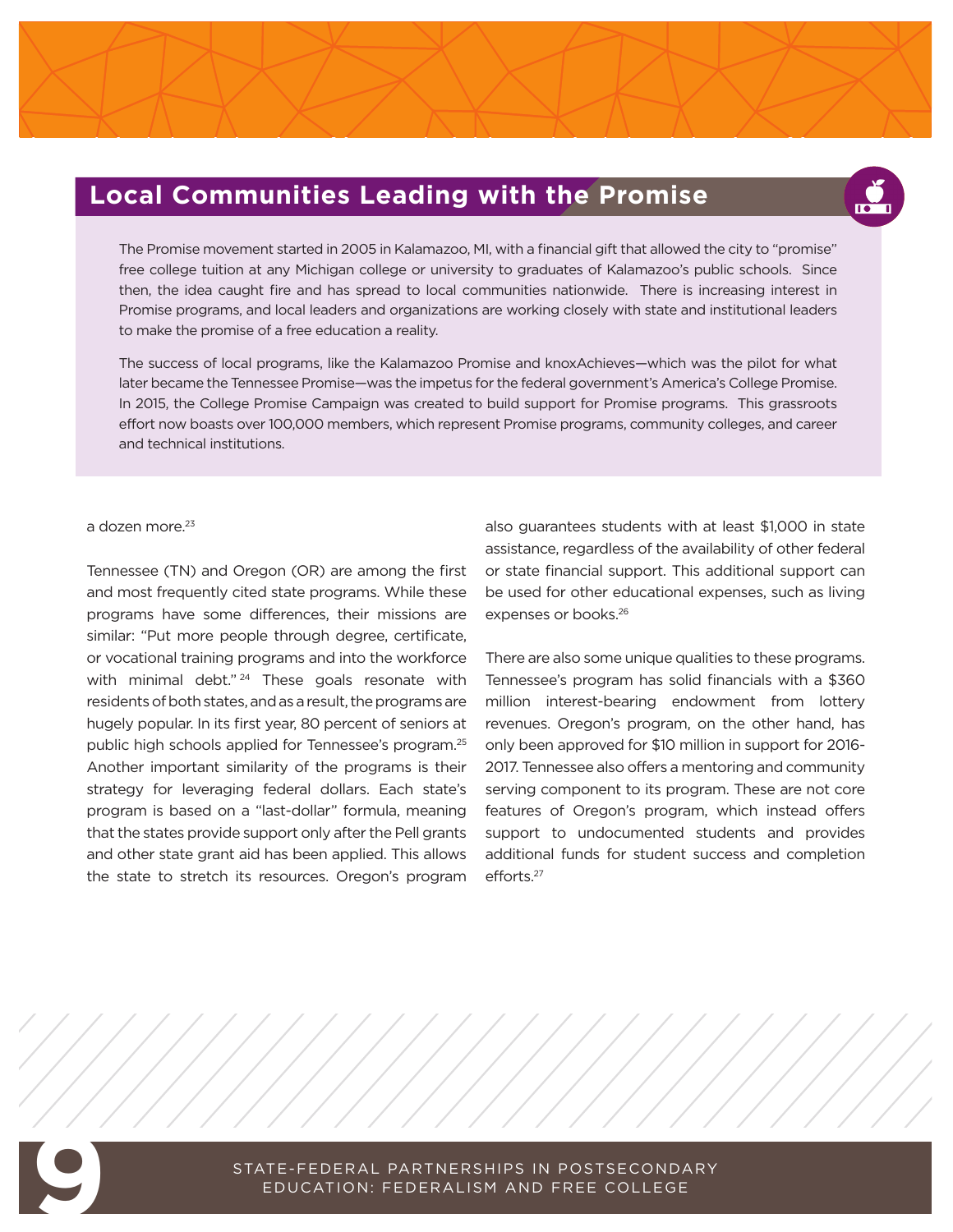## **A NEW BALANCE OF POWER**

With a new administration on the horizon, now is an opportune time to reflect on how the federal and state governments can capitalize on their strengths to most effectively advance the needs of the American people. As has been said, Nathan's push-pull theory does not outline explicit parameters. Its strength lies, instead, in the ability to offer a retrospective analysis of the process of policy change and the role played by both federal and state actors. These roles can appear in discord, even partisan at times, but when functioning with an awareness of the process and a desire to promote the greatest good for all people, history has shown that innovation and policy reform can be achieved.

In the contemporary era, policy change needs to be forward looking, but informed by lessons of the past. To this, Nathan emphasizes the need to understand the current policy context and ascribes roles, often implicitly, to federal and state actors. For instance, the federal government plays an important role in educational quality and advancing equity – or leveling the playing field. The states have similar aims, but do so with a lens focused on the distinctive social and economic needs of the region or locale. Because tremendous diversity exists among states, with some being more receptive to innovation and equity than others, ensuring that equity and equitable outcomes feature prominently in the design of free college is paramount. Another important feature of the federal-state partnership to advance free college would be the carrot and stick needed to drive policy leaders and key actors within both government sectors to work in concert, leveraging resources to make strategic investments in higher education.

With an awareness of the balance of power inherent within the cyclical relationship between the federal

government and states, policy leaders should be guided by questions that aim to address contemporary concerns. Research has shown that today's most critical questions focus on access and completion, outcomes, and cost.28

- ACCESS and COMPLETION: Which students do not enroll because of financial barriers? Which students are most at risk of not completing college due to finances?
- OUTCOMES: How do students fare after college, and are they adequately prepared to meet workforce needs? What have they learned? What can they do?
- COST: How much should the federal government and states invest in college enrollment and completion?

*ACCESS and COMPLETION: Which students do not enroll because of financial barriers? Which students are most at risk of not completing college due to finances?*

Equitable access and success ensure that all students who desire to participate in higher education have the opportunity to do so. The demographic makeup of the average college student is changing, in large part because the demography of our national landscape is shifting. Even as the profile of today's college student changes, for too many the ability to access college is not easy or automatic. Financial barriers impede students' progress and have been shown to price out millions annually.<sup>29</sup> Given that, we need to make sure more of these students – often referred to as 21st century students – have the opportunity to enroll and persist in college.

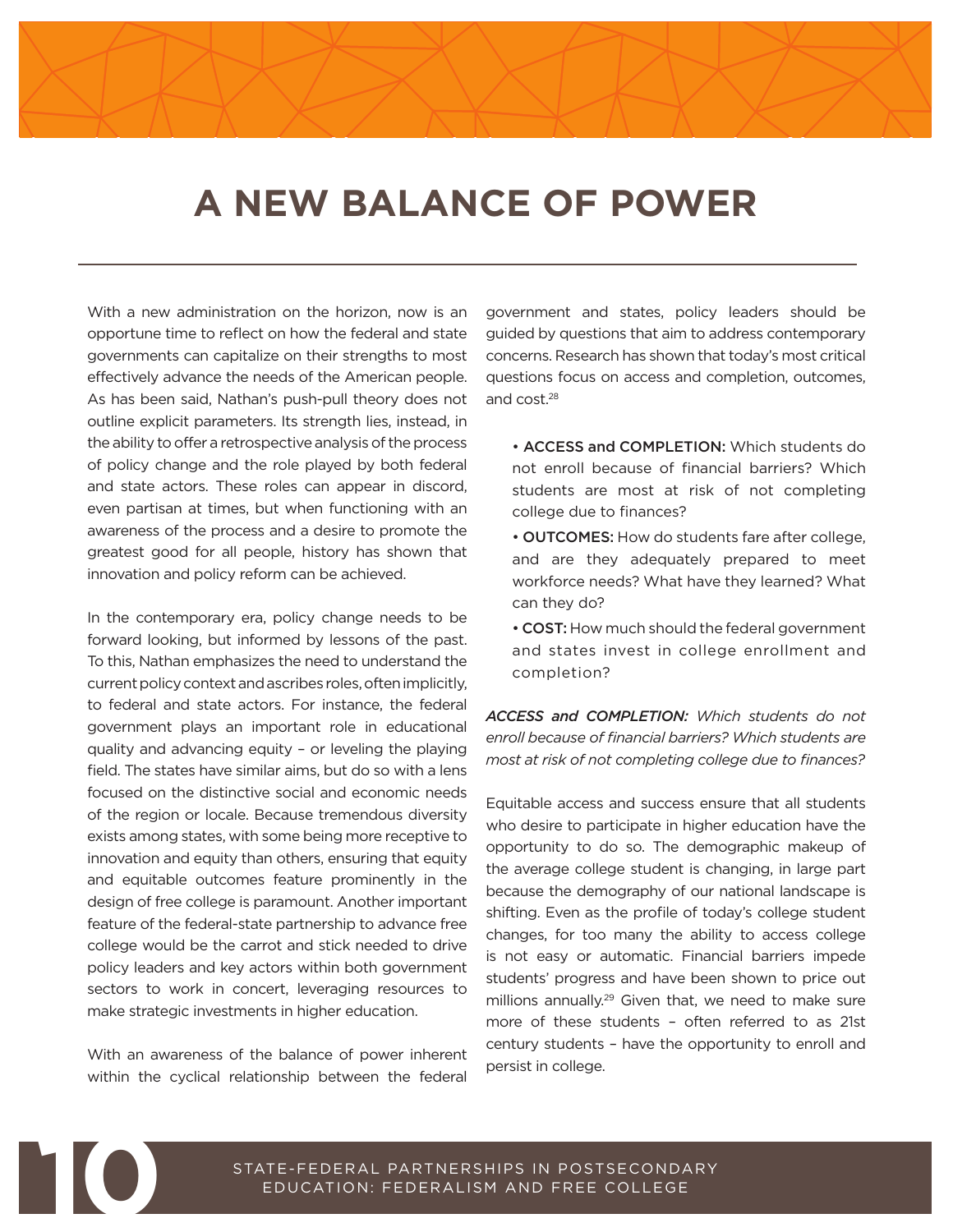So when it comes to free college – to maximize the federal-state partnership – programs must target the neediest students. Allowing upper-income students, whose enrollment in college are not jeopardized by ability to pay, to benefit from these programs is not only a waste of government monies, it also has the potential to restrict access for the other students. Many have argued that students from upper income families could displace lower-income students because it would increase the competition for available seats. Research on the Georgia Hope Scholarship shows that this displacement effect exists, as college attendance gaps between blacks and whites and low-income and high income families actually widened as a result of that program.30

At the federal level, Secretary Clinton's free tuition proposal does attempt to target a subset of students; she introduces an eligibility income cap of \$125,000.<sup>31</sup> While this figure might seem appropriate in some contexts, in most states \$125,000 puts a family solidly in the upper middle class. To account for income variability, the federal government's threshold should be lowered to \$70,000, which is slightly above the median family income level of \$68,260.<sup>32</sup> This lowered income cap still captures the majority of Americans in most states.

Because state context can vary, state leaders should also ask, "What are the demographic characteristics of potential college students in the education pipeline? What are the historical and current levels of college access and completion, particularly by critical demographics, such as race/ethnicity, income and age?"<sup>33</sup> The answers to these questions should be informed by strong data and may suggest that states further target free college programs to other high-need populations. Oregon, for example, opened eligibility to undocumented students and part-time students. Tennessee decided to also pursue adults.

Because college access and success are so crucial, the importance of targeting these resources to grow

the access pipeline cannot be understated. If left unchecked, privileged students will benefit from these programs, "further stratifying higher education into sectors for the haves and have nots." 34 Additionally, using data to inform these decisions can mitigate the push-pull tensions that will emerge over who benefits and who does not. The politics of higher education require that we focus efforts on all students, which is important because we must ensure that all Americans are prepared to compete in the workforce and global marketplace. However, when it comes to innovation and financial investments, it is clear that the attention must be placed on the neediest populations. It is simple – such a targeted investment will yield the highest return – the biggest bang for our buck.

### **The Effects of "Free College" on Private Higher Education**

**The Georgetown University Center on Education and the Workforce estimates that "free college" would result in enrollment declines at private colleges by 7-15 percent. Less selective private institutions would be at the greatest disadvantage. To ensure access for deserving students, "free college" should be granted to eligible students at all non-profit institutions.**

> *Anthony P. Carnevale Martin Van Der Werf Cary Lou, The Enrollment Effects of Clinton's Free College Proposal, 2016*

*OUTCOMES: How do students fare after college, and are they adequately prepared to meet workforce needs? What have they learned? What can they do?*

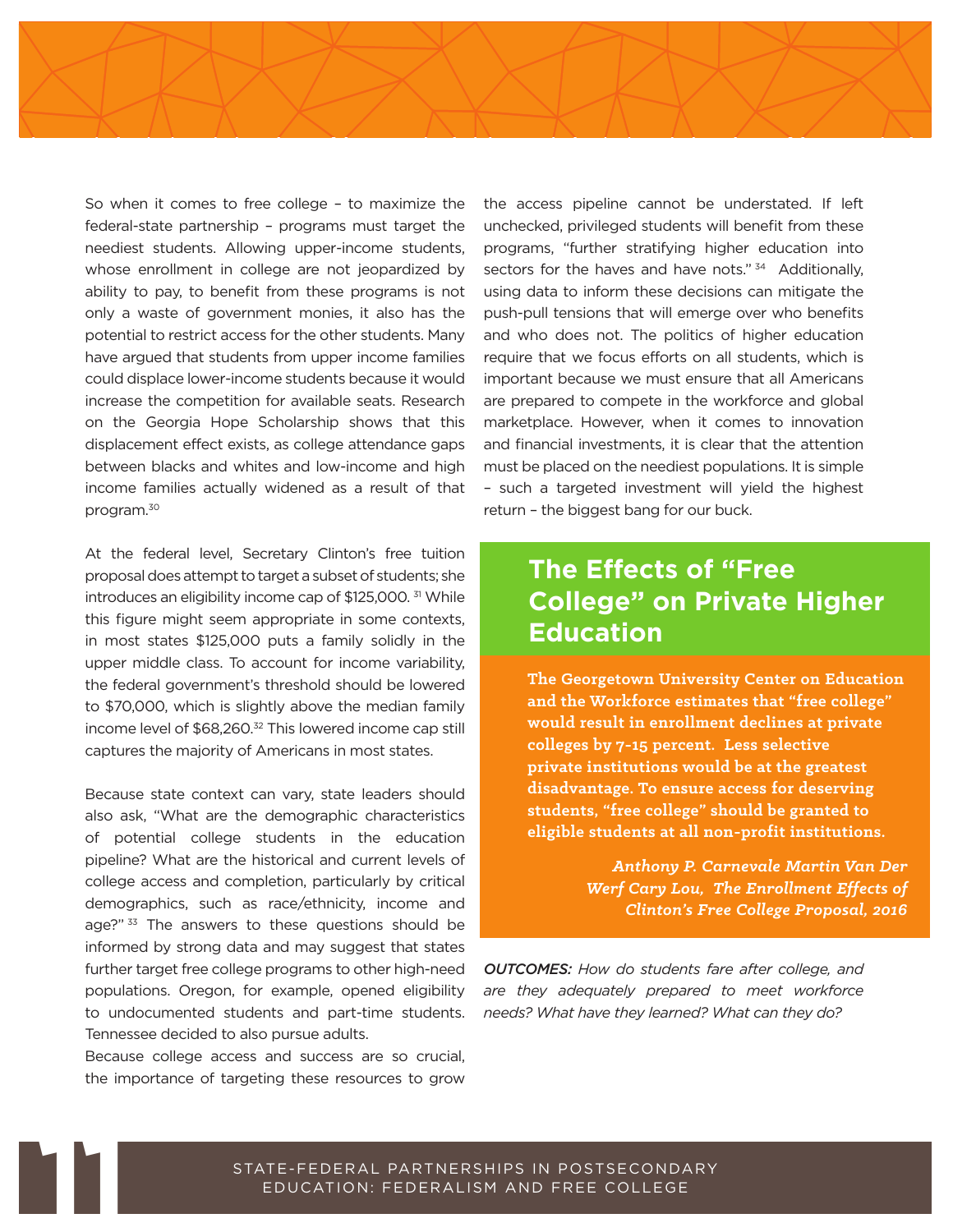

The public and private benefits of higher education are undeniable. College produces benefits not only in terms of income, but in economic, civic and health outcomes to both the individual and larger society.<sup>35</sup> Low completion rates and high student debt levels, however, reduce the chances that students and society will reap these benefits. College completion rates for underserved students lag behind national averages.36 And with nearly 70 percent of undergraduates taking on an average loan debt of \$28,950,<sup>37</sup> financial insecurity is a commonly cited reason for not finishing college.

Because of these trends, more attention is being paid to "college value," which looks at economic and workforce indicators, as well as outcomes associated with learning and social good.<sup>38</sup> Therefore free college investments should be assessed using a number of factors, including postcollege outcomes. The federal government has already started this trend through competitive grant programs, and states are moving in the direction of outcomes-based funding models. Given that, states may also ask additional questions about outcomes to ensure that the program balances "educational supply and workforce demand" for a given state.39 Potential questions include, "Are students able to repay their student loans? What are the priority fields of study and types of credentials needed to support the state economy?"40 Because each state has unique demographic and economic contexts, the answers will undoubtedly vary, so this flexibility should be accounted for within accountability metrics.

On the federal level, there is bipartisan support for increased transparency on college outcomes, and many institutional leaders have been responsive. For example, loan repayment is being considered as a potential measure of college value because it assesses graduates' ability to actively repay loans.<sup>41</sup> Recent reports, such as the Degree Qualifications Profile<sup>42</sup> and Answering the Call,<sup>43</sup> outline a variety of indicators already in use by many state and institutional leaders seeking to gauge a more holistic assessment of college value. Even with

the growing movement toward increased transparency, push-pull tensions will arise undoubtedly. Such debate is to be expected, but the growing convergence and agreement toward metrics to assess educational quality and post-college outcomes – being led by faculty and practitioners – bode well for infusing these elements into the free college framework.

#### *COST: How much should the federal government and states invest in college enrollment and completion?*

The rhetoric around free college is so compelling that many believe that college being "free" equates to college being affordable. In some ways, free college can decrease costs for the student. But these programs focus on tuition only and do not factor in room, board and living expenses, which can account for a significant proportion of a student's total yearly budget. As the College Board reports, living expenses can present a problem for many students, even those who receive grant aid to cover tuition costs.44 Additionally, free college does not address the real cost drivers of the affordability equation – college costs and state appropriations. Some opponents of free college have argued that it will reward states that have decreased their support of public institutions; others argue that the program will allow institutions to charge even more since the governments will cover the costs.45 These are very real concerns that cannot be overlooked.

For free college programs to be viable and sustainable, states must contribute their fair share to financing college and enhancing affordability. The steady decline in state support to higher education is well documented.46 Although the federal investment has not kept pace with price increases, $47$  during the Great Recession the federal government significantly increased its support of higher education programs, even as state support continued to decline. Still today, in many states funding levels remain low and minimize the impact of any federal investment.

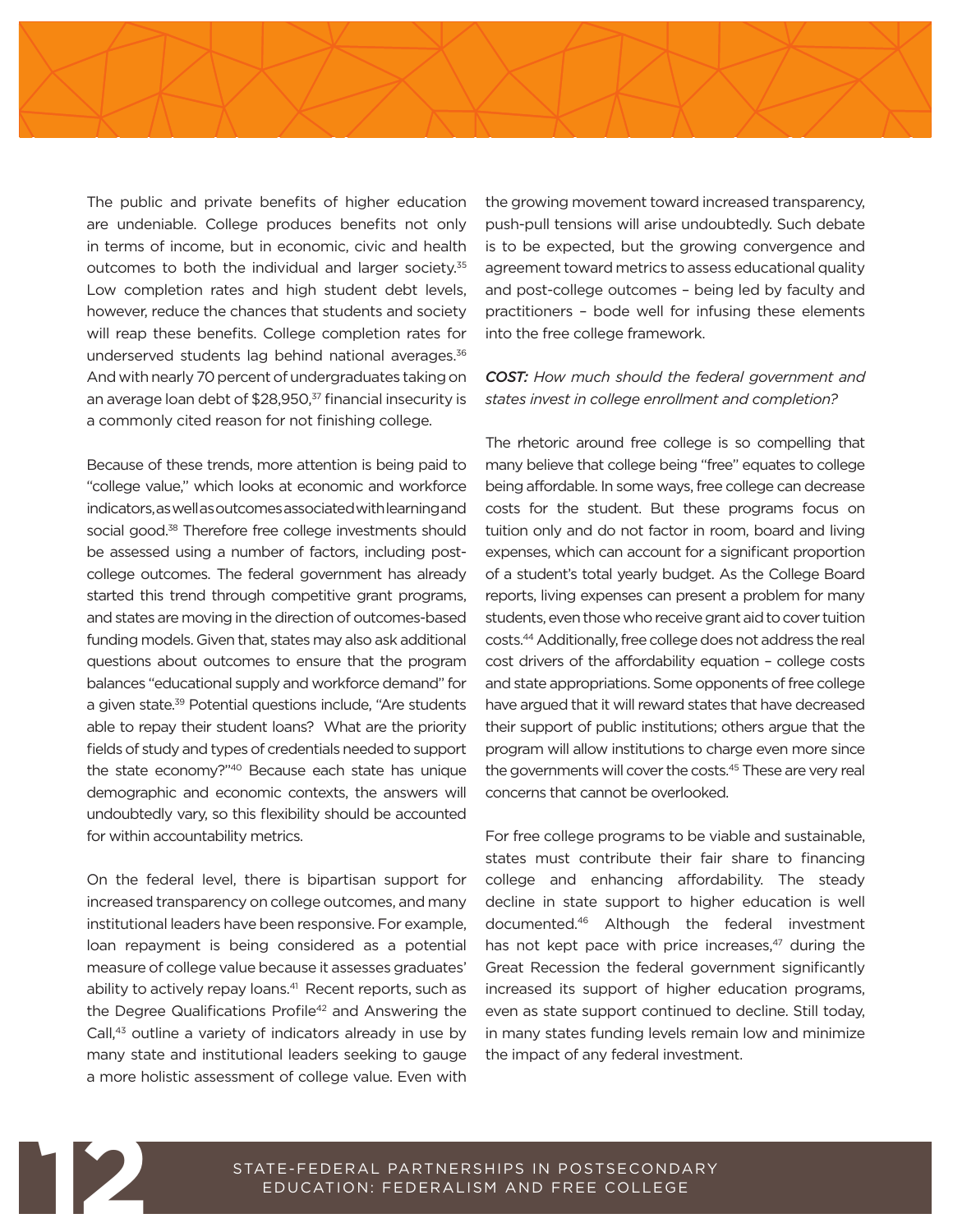**THE RHETORIC AROUND "FREE COLLEGE" IS SO COMPELLING THAT MANY BELIEVE THAT COLLEGE BEING "FREE" EQUATES TO COLLEGE BEING AFFORDABLE. IN SOME WAYS, "FREE COLLEGE" CAN DECREASE COSTS FOR THE STUDENT. BUT THESE PROGRAMS FOCUS ON TUITION ONLY AND DO NOT FACTOR IN ROOM, BOARD, AND LIVING EXPENSES, WHICH CAN ACCOUNT FOR A SIGNIFICANT PROPORTION OF A STUDENT'S TOTAL YEARLY BUDGET.**

In recent years, maintenance of effort (MOE) provisions have been used to prod states to increase funding. While states should not need federal incentives to support their residents and economy, recent experiments with MOEs suggest otherwise.<sup>48</sup> Therefore, the federal government should make MOE provisions permanent and introduce a matching requirement for receipt of free college support. Programs in Tennessee and Oregon rely on last-dollar funding, which leverages all other forms of aid before offering state support. There is no harm in leveraging federal financial aid with state dollars to support a state's neediest students. In fact, this is a longstanding tenet of shared responsibility. However, the states – and other partners for that matter – should not decrease their share at the expense of the federal government; the federal government cannot be the only entity with real skin-in-the-game.

Efforts in Tennessee and Oregon have shown an ability to combine public and private resources to support programs. Both states, and other programs being piloted on local levels, have garnered financial assistance from private philanthropists and business leaders. Students can also tap into these individuals and organizations for mentoring and communityservice opportunities. Gaining local financial support allows for community buy-in and engagement, but it does not diminish the need for states to increase and maintain their own investments.

### **Students Need Skin in the Game Too**

**The Rule of 10: Students should pay no more for college than the savings generated through 10 percent of discretionary income for 10 years and the earnings from working 10 hours a week while in school. A student from a family whose income is less than 200 percent of the poverty rate is expected to contribute no more than he or she can earn in 10 hours of work per week.**

*(Lumina Foundation, A Benchmark for Making College Affordable: The Rule of 10, 2015, p. 5)*

for free<br>
costs, P<br>
poposes a<br> **2**<br> **2**<br> **2** As such, sustainability needs to be factored into free college programs from the onset. There are several ingredients to a thoughtful sustainability plan, but clearly, the commitment of multi-year federal and state dollars is crucial. Given most states' track record of shifting funding priorities, the federal government must insist on at least a 10-year funding plan. Otherwise, programs can become susceptible to political and fiscal pressures at a later date, as was the case with the AccessUVA's no-loan financial aid program.49 To date, Tennessee is the only program with a long-range revenue stream. Hillary Clinton's plan for free college does not offer specifics about total costs, however, the America's College Promise Act proposes a 10-year, \$80 billion investment.<sup>50</sup> Once details on the costs for the federal investment become clearer, funds to support this program should be derived from closing

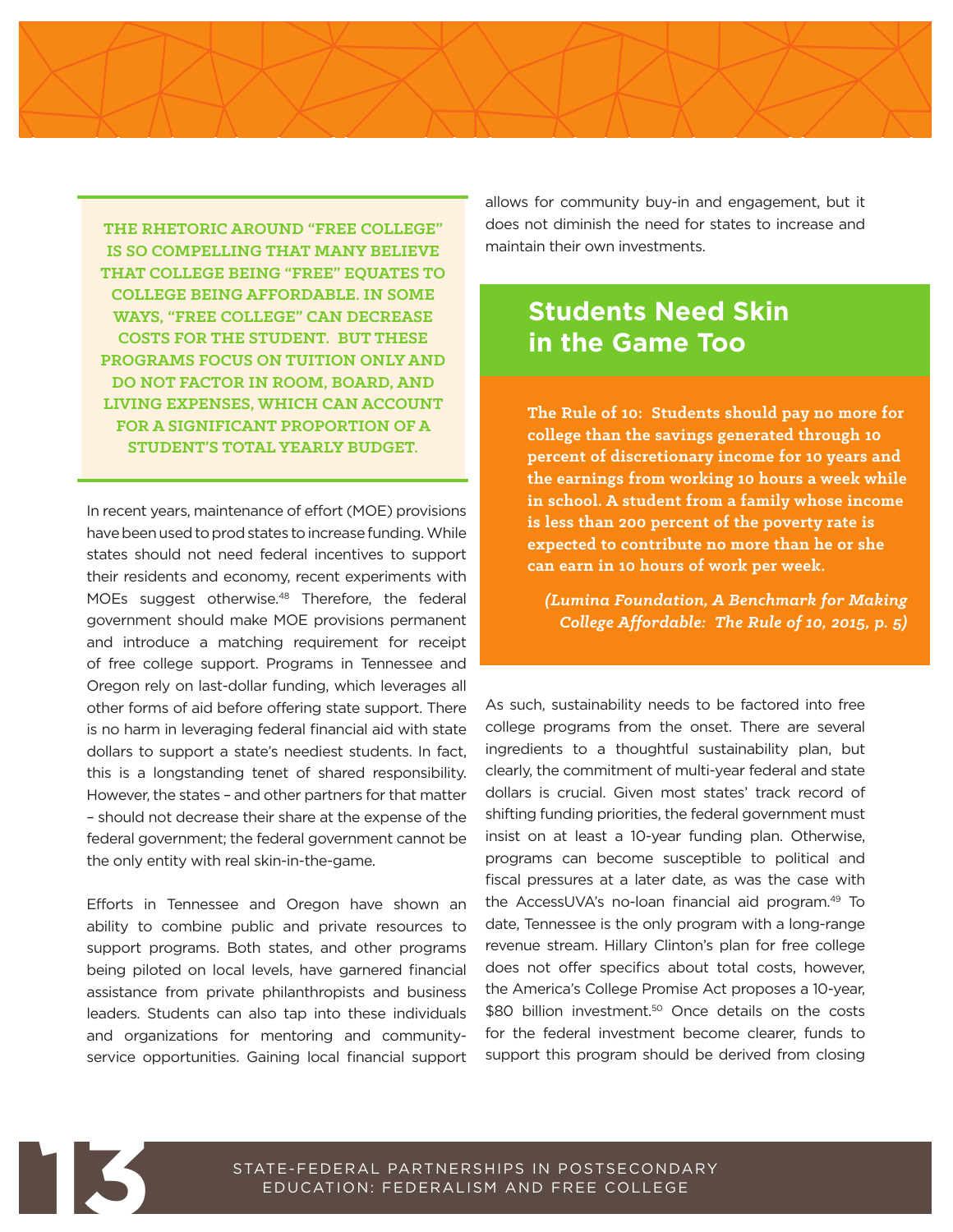

tax loopholes that benefit high-income families at the detriment of those with lower incomes.

In nearly all policy discussions, the importance of strengthening the link between education and the workforce is a bipartisan issue. The tensions arise over who controls and who pays. In the case of free college everyone should pay. It is a shared responsibility, and one in which everyone benefits. Given that, the federal government, states and even institutions and students must take part. But when it comes to making college affordable, efforts that address the affordability of college must be a top priority for both states and the federal government.

#### **WHO LEADS FREE COLLEGE?**

Inherent in balancing the federal-state partnership for free college is the issue of leadership and control. This might be the fundamental pain point of the relationship. In an era of divided politics, this notion is ever-more challenging, but not impossible, given that these tensions are a normal and necessary exercise in policy development.

To ensure coordination and distribution of funds, a national free college program should reside within the federal government. The federal government already provides support and oversight to colleges and universities, so this is a natural extension. This oversight, however, cannot be prescriptive or restrictive. Instead, states must have flexibility within the parameters outlined above to ensure that programs are responsive to the demographic, fiscal capacity and even political context of a given state. The federal government can support these efforts and even play an important role in communicating trends and distinctive state features, as well as provide technical support to states.

It may even be worthwhile to consider reviving an inter-governmental agency, similar to Eisenhower's Commission on Intergovernmental Relations. The commission would be a federal commission, but cochaired with a governor and comprised of various state leaders. The commission would be charged with creating and overseeing implementation and assessment of the program nationwide. The commission would make sure that the federal investment is sufficient to leverage and galvanize momentum in the state. But also, that the accountability requirements placed upon state governments are aligned with state goals and capacity, and proportioned to the funding support. The commission would also have the authority to sanction and withdraw support from states that do not comply with program standards and outcomes. Policy leaders serving on the commission would need to have a track record of innovation and willingness to work across party lines, and maybe even state lines, to support the American people. In essence, the commission would ensure program integrity, while also guaranteeing that the balance of power remains consistent – with neither the federal government nor the states overstepping boundaries.

#### **FINAL THOUGHTS: THE REVIVAL OF FEDERALISM AND FREE COLLEGE**

d transfo<br>er in a p<br>y policy<br><sup>p</sup> Federalism and free college are currently trending in their respective circles, and that offers great promise for policy reform. Given the distrust and dissention characterizing the political process on the one hand, increasing anxiety over college affordability on the other, plus the change in political leadership soon to occur at the federal and state levels, the policy environment is ripe for innovation and transformation. Capitalizing on these tensions to usher in a period of restoration and compromise – on key policy topics – would be an important, positive shift.

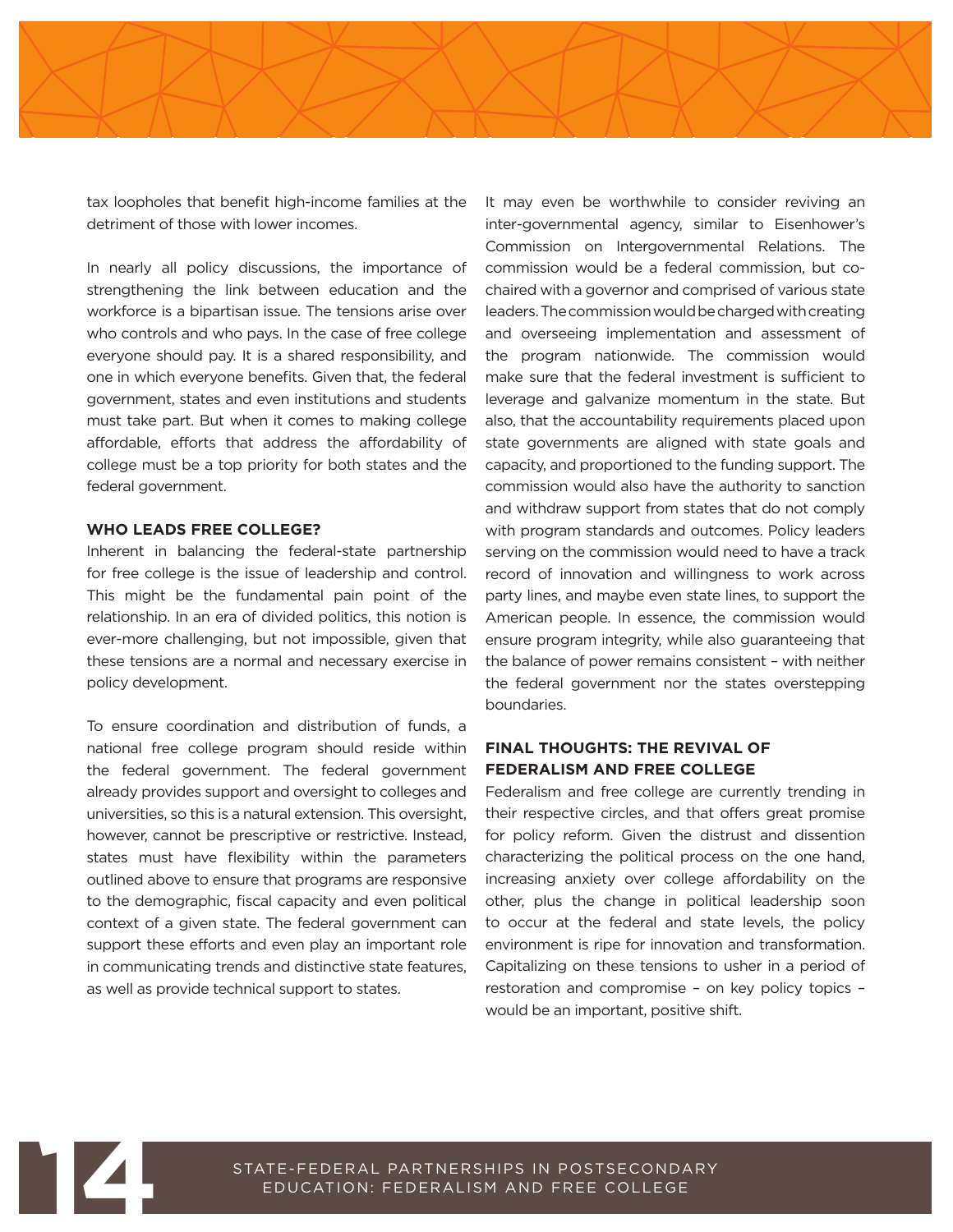Because expanding educational opportunity has proven to be an area for some cooperation, policy leaders should seize the moment to make strides on the issue of affordability. In seeking reform, history offers some instructive lessons. On the affordability front, college costs will likely increase, and could result in the next financial bubble. As a result, policies associated with free college could be beneficial, but only if the federal and state governments own and play their parts. For the states, that means committing to advancing equity and deepening the state's investment in higher education so that it lowers college prices. For the federal government, there needs to be funding support and oversight that allows states' flexibility and creativity to spur innovation. When it comes to federalstate partnerships, there will always be political and turf battles. But when such tensions are approached strategically – recognizing the importance of balancing the pull (from the federal government) and the push (from the states) – important federal and state reforms can occur that promote shared goals.

With a keen awareness and readiness for these aspects of policy development, policy leaders can prepare to address free college in a manner that engages offensive and defensive strategy simultaneously. Although there will be debate and disagreement, the enduring quality of federalism is that it offers checks and balances. And when executed strategically, it can lead to better alignment and implementation of shared goals. After all, "American governmental processes are always changing. They are untidy, hard to control."51 But as history demonstrates, it can and will yield policies that support the current era.

**2**

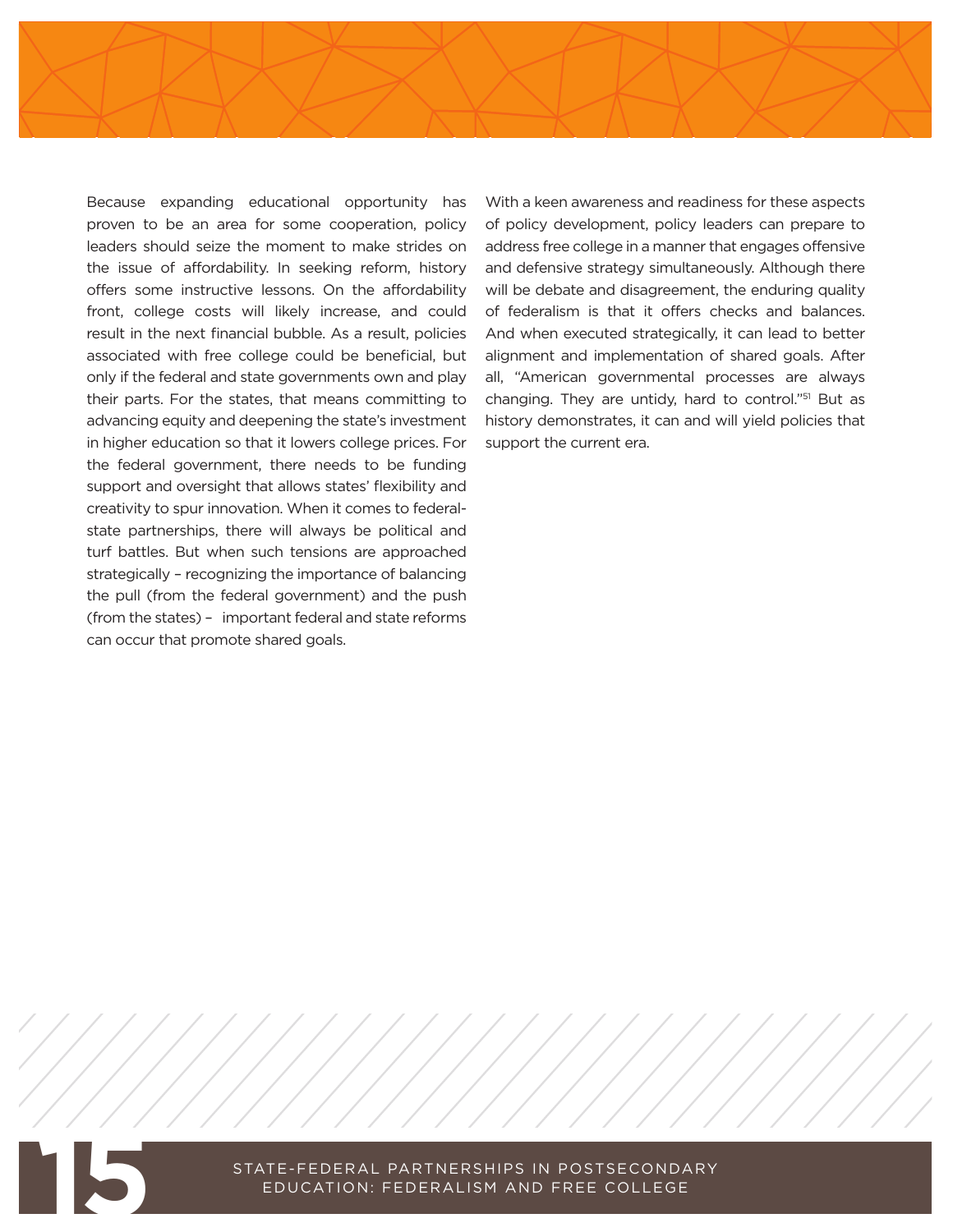#### **ENDNOTES**

1 Richard Nathan, There Will Always Be a New Federalism (Oxford: Oxford University Press, 2006), [http://www.](http://www.rockinst.org/pdf/federalism/2006-02-14-there_will_always_be_a_new_federalism.pdf) [rockinst.org/pdf/federalism/2006-02-14-there\\_will\\_](http://www.rockinst.org/pdf/federalism/2006-02-14-there_will_always_be_a_new_federalism.pdf) always be a new federalism.pdf (accessed October 3, 2016), p. 10.

2 Pew Charitable Trusts, Federal and State Funding of Higher Education: A Changing Landscape (Washington, DC: Pew Charitable Trusts, 2015), [http://www.pewtrusts.](http://www.pewtrusts.org/~/media/assets/2015/06/federal_state_funding_higher_education_final.pdf) [org/~/media/assets/2015/06/federal\\_state\\_funding\\_](http://www.pewtrusts.org/~/media/assets/2015/06/federal_state_funding_higher_education_final.pdf) [higher\\_education\\_final.pdf](http://www.pewtrusts.org/~/media/assets/2015/06/federal_state_funding_higher_education_final.pdf) (accessed October 3, 2016). <sup>3</sup> States have been "incubators for innovation" in several key policy areas, most often cited include health care. See Richard Nathan, "Federalism and Health Policy," Health Affairs, November 2005 vol. 24, no 6, p. 1458-1466. [http://content.](http://content.healthaffairs.org/content/24/6/1458.full) [healthaffairs.org/content/24/6/1458.full](http://content.healthaffairs.org/content/24/6/1458.full) (accessed October 3, 2016). In terms of higher education, states led efforts in need-based grants that later became the State Student Incentive Grants (SSIG), then Leveraging Educational Assistance Partnerships (LEAP). In 1971, 21 states had needbased aid programs. In the 1972 reauthorization of the Higher Education Act, SSIG (renamed LEAP) was created, and for nearly three decades bolstered state investments in needbased aid. For more information, see Institute for Higher Education Policy and Lumina Foundation, "Where Financial Aid Began: Partnering with Campuses and States," Looking Back to Move Forward: A History of Federal Student Aid (documentary film series), 2015, [http://www.ihep.org/sites/](http://www.ihep.org/sites/default/files/uploads/docs/pubs/partnerships_viewing_guide_final_web.pdf) [default/files/uploads/docs/pubs/partnerships\\_viewing\\_](http://www.ihep.org/sites/default/files/uploads/docs/pubs/partnerships_viewing_guide_final_web.pdf) guide final web.pdf and [http://www.ihep.org/video/](http://www.ihep.org/video/where-financial-aid-began-partnering-campuses-and-states) [where-financial-aid-began-partnering-campuses-and](http://www.ihep.org/video/where-financial-aid-began-partnering-campuses-and-states)[states](http://www.ihep.org/video/where-financial-aid-began-partnering-campuses-and-states) (accessed October 3, 2016).

4 Richard Nathan, There Will Always Be a New Federalism.

- 5 Ibid, p. 8.
- $6$  Ibid, p. 2.

<sup>7</sup> George Santayana, The Life of Reason: Reason in Common Sense (New York: Scribner's Sons, 1905), p. 284.

8 Richard Nathan, Thomas Gais, and James Fossett, "Bush Federalism: Is there One, What is it, and How does it Differ?" (paper presented at the annual research conference for the Association for Public Policy Analysis and Management, Washington, DC, November 7, 2003), [http://www.rockinst.org/pdf/federalism/2003-11-07](http://www.rockinst.org/pdf/federalism/2003-11-07-bush_federalism_is_there_one_what_is_it_and_how_does_it_differ.pdf) bush federalism is there one what is it and how [does\\_it\\_differ.pdf](http://www.rockinst.org/pdf/federalism/2003-11-07-bush_federalism_is_there_one_what_is_it_and_how_does_it_differ.pdf) (accessed October 3, 2016).

<sup>9</sup> Pew Research Center, Beyond Distrust: How Americans View Their Government (Washington, DC: Pew Research Center, 2015), [http://www.people](http://www.people-press.org/files/2015/11/11-23-2015-Governance-release.pdf)[press.org/files/2015/11/11-23-2015-Governance](http://www.people-press.org/files/2015/11/11-23-2015-Governance-release.pdf)[release.pdf](http://www.people-press.org/files/2015/11/11-23-2015-Governance-release.pdf) (accessed October 3, 2016).

<sup>10</sup> Alan Greenblat, Federalism in the Age of Obama: July/ August 2010, National Conference on State Legislatures, [http://www.ncsl.org/bookstore/state-legislatures](http://www.ncsl.org/bookstore/state-legislatures-magazine/federalism-in-the-age-of-obama.aspx )[magazine/federalism-in-the-age-of-obama.aspx](http://www.ncsl.org/bookstore/state-legislatures-magazine/federalism-in-the-age-of-obama.aspx ) (accessed October 3, 2016).

 $<sup>11</sup>$  Ibid.</sup>

<sup>12</sup> U.S. Department of Education, Fundamental Change: Innovation in America's Schools Under Race to the Top (Washington, DC: U.S. Department of Education, 2015), [http://www2.ed.gov/programs/racetothetop/](http://www2.ed.gov/programs/racetothetop/rttfinalrptexecsumm.pdf) [rttfinalrptexecsumm.pdf](http://www2.ed.gov/programs/racetothetop/rttfinalrptexecsumm.pdf) (accessed October 3, 2016).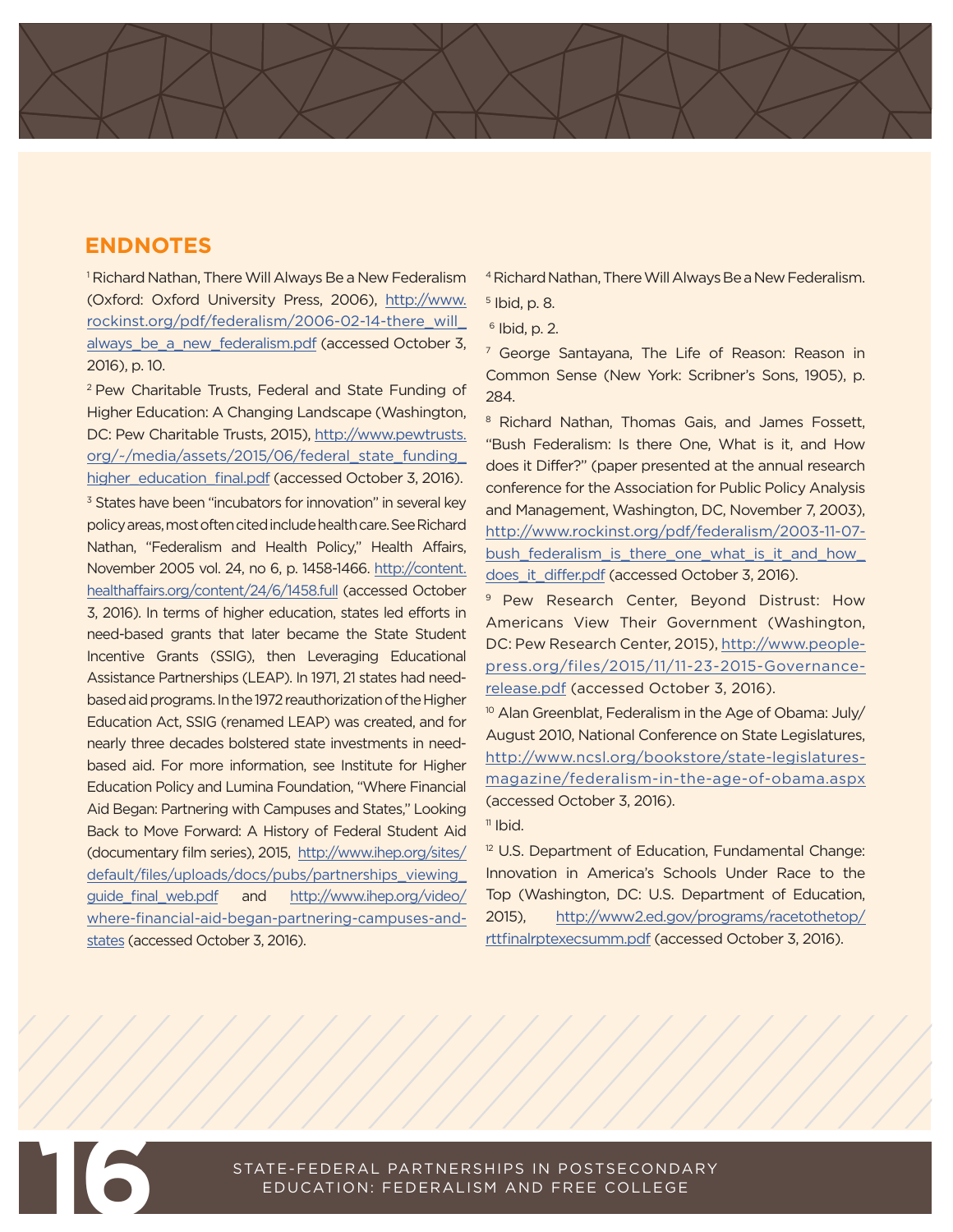<sup>13</sup> Daniel Vock, "How Obama Changed the Relationship Between Washington, the States, and the Cities," Governing June 2016, [http://www.governing.com/](http://www.governing.com/topics/politics/gov-obama-federalism.html) [topics/politics/gov-obama-federalism.html](http://www.governing.com/topics/politics/gov-obama-federalism.html) (accessed October 3, 2016).

<sup>14</sup> Gallup - Lumina Foundation, The 2014 Gallup-Lumina Foundation Study of the American Public's Opinion on Higher Education (Washington, DC: Gallup, 2015), [http://www.gallup.com/poll/182462/postsecondary](http://www.gallup.com/poll/182462/postsecondary-education-aspirations-barriers.aspx)[education-aspirations-barriers.aspx](http://www.gallup.com/poll/182462/postsecondary-education-aspirations-barriers.aspx) (accessed October 3, 2016).

<sup>15</sup> College Board, Trends in College Pricing 2015 (Washington, DC: College Board, 2015), p. 8, [https://](https://trends.collegeboard.org/sites/default/files/trends-college-pricing-web-final-508-2.pdf) [trends.collegeboard.org/sites/default/files/trends](https://trends.collegeboard.org/sites/default/files/trends-college-pricing-web-final-508-2.pdf)[college-pricing-web-final-508-2.pdf](https://trends.collegeboard.org/sites/default/files/trends-college-pricing-web-final-508-2.pdf) (accessed October 3, 2016).

<sup>16</sup> State Higher Education Executive Officers, SHEF Interactive Dashboards, last updated April 19, 2016, [https://public.tableau.com/profile/sheeo#!/vizhome/](https://public.tableau.com/profile/sheeo#!/vizhome/SHEFInteractiveStateData_1/About) [SHEFInteractiveStateData\\_1/About](https://public.tableau.com/profile/sheeo#!/vizhome/SHEFInteractiveStateData_1/About) (accessed October 3, 2016). For information about the increases in the student's tuition share, click "Student Share" tab.

17 H.R. 2962 – America's College Promise Act of 2015, 114th Congress (2015), [https://www.congress.gov/](https://www.congress.gov/bill/114th-congress/house-bill/2962/text) [bill/114th-congress/house-bill/2962/text](https://www.congress.gov/bill/114th-congress/house-bill/2962/text) (accessed October 3, 2016).

<sup>18</sup> Ibid, Section 104.3.

<sup>19</sup> Paul Fain, "Free Community College Catches On," Insider Higher Ed, July 9, 2015, [https://www.](https://www.insidehighered.com/news/2015/07/09/oregon-passes-free-community-college-bill-congressional-democrats-introduce-federal) [insidehighered.com/news/2015/07/09/oregon-passes](https://www.insidehighered.com/news/2015/07/09/oregon-passes-free-community-college-bill-congressional-democrats-introduce-federal)[free-community-college-bill-congressional-democrats](https://www.insidehighered.com/news/2015/07/09/oregon-passes-free-community-college-bill-congressional-democrats-introduce-federal)[introduce-federal](https://www.insidehighered.com/news/2015/07/09/oregon-passes-free-community-college-bill-congressional-democrats-introduce-federal) (accessed on October 3, 2016).

<sup>20</sup> Walter Bumphus, letter to Representative Bobby Scott, July 8, 2016, [http://www.aacc.nche.edu/](http://www.aacc.nche.edu/Advocacy/Documents/acpa2015_scott_letter.pdf) [Advocacy/Documents/acpa2015\\_scott\\_letter.pdf](http://www.aacc.nche.edu/Advocacy/Documents/acpa2015_scott_letter.pdf) (accessed October 3, 2016).

<sup>21</sup> Kimberly Hefling, "Private Colleges to Clinton: Not so Fast on Free Tuition," Politico, August 2, 2016, [http://](http://www.politico.com/story/2016/08/colleges-free-tuition-clinton-226585) [www.politico.com/story/2016/08/colleges-free-tuition](http://www.politico.com/story/2016/08/colleges-free-tuition-clinton-226585)[clinton-226585](http://www.politico.com/story/2016/08/colleges-free-tuition-clinton-226585) (accessed October 3, 2016).

 $22$  The impact of free college on college affordability and students is discussed on page 8. But it is important to note that free college may require an increase in tax dollars. Even with free college, students still have to cover non-tuition costs, which can be significant even for students at community colleges. And without a strong commitment from state governments to increase and maintain state appropriations, and from colleges to contain costs, college affordability will remain an issue.

<sup>23</sup> National Conference on State Legislatures, "Free Community College," last modified April 25, 2016, [http://](http://www.ncsl.org/research/education/free-community-college.aspx) [www.ncsl.org/research/education/free-community](http://www.ncsl.org/research/education/free-community-college.aspx)[college.aspx](http://www.ncsl.org/research/education/free-community-college.aspx) (accessed on October 3, 2016). Legislation has passed for program in Kentucky, but it is not slated to begin until 2020-2021 academic year.

<sup>24</sup> Andrew Theen, "Did Oregon get 'free' community college right? Ask Tennessee," The Oregonian, July 15, 2016, [http://www.oregonlive.com/education/index.](http://www.oregonlive.com/education/index.ssf/2016/06/did_oregon_get_free_community.html) [ssf/2016/06/did\\_oregon\\_get\\_free\\_community.html](http://www.oregonlive.com/education/index.ssf/2016/06/did_oregon_get_free_community.html) (accessed October 3, 2016).

 $25$  Ibid.

 $26$  Ibid.

 $27$  Ibid.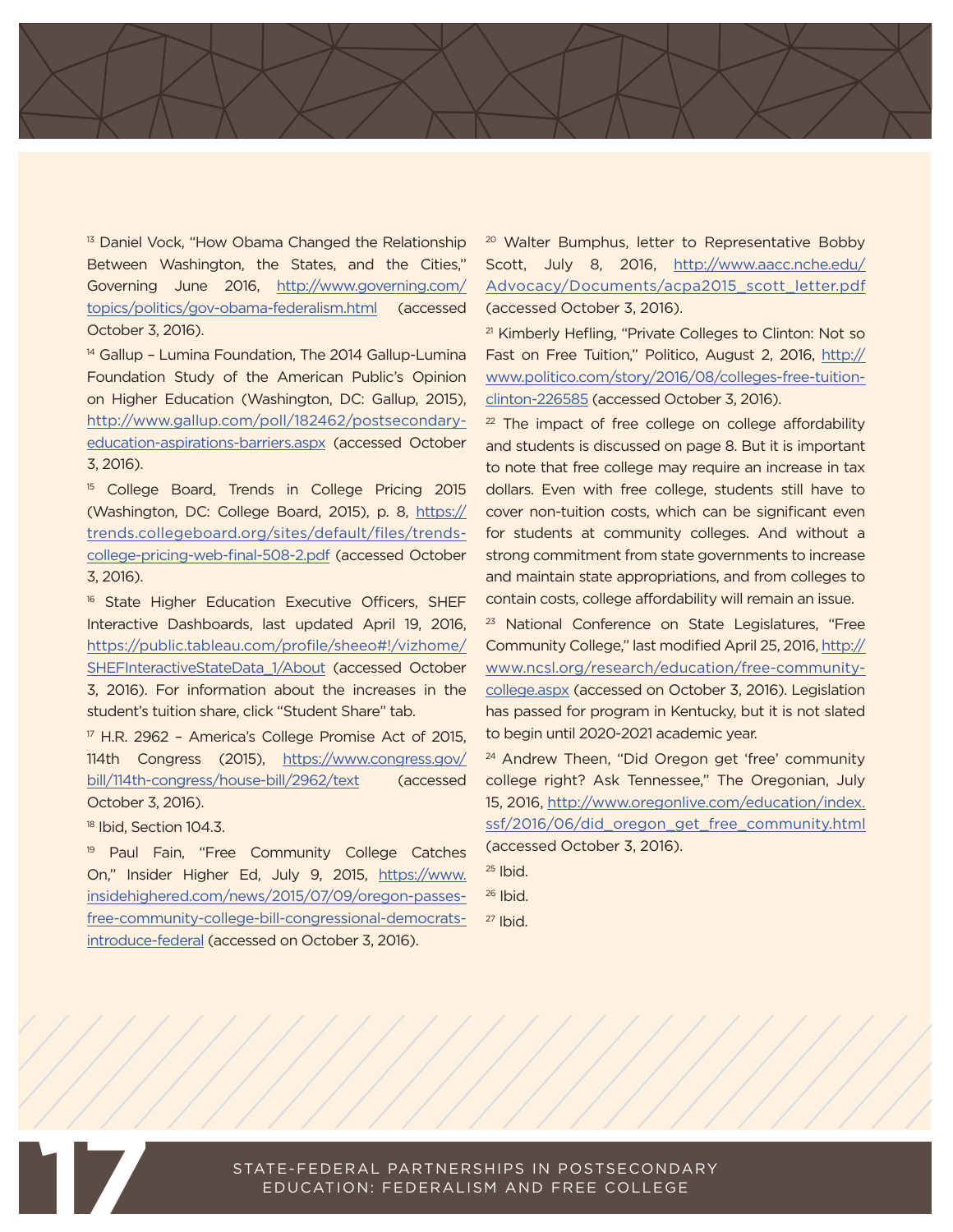28 Mamie Voight, Alegneta Long, Mark Huelsman, and Jennifer Engle, Mapping the Postsecondary Data Domain: Problems and Possibilities (Washington, DC: Institute for Higher Education Policy, 2014), [http://](http://www.ihep.org/sites/default/files/uploads/docs/pubs/mapping_the_postsecondary_data_domain_-_main_report_revised.pdf) [www.ihep.org/sites/default/files/uploads/docs/pubs/](http://www.ihep.org/sites/default/files/uploads/docs/pubs/mapping_the_postsecondary_data_domain_-_main_report_revised.pdf) [mapping\\_the\\_postsecondary\\_data\\_domain\\_-\\_main\\_](http://www.ihep.org/sites/default/files/uploads/docs/pubs/mapping_the_postsecondary_data_domain_-_main_report_revised.pdf) [report\\_revised.pdf](http://www.ihep.org/sites/default/files/uploads/docs/pubs/mapping_the_postsecondary_data_domain_-_main_report_revised.pdf) (accessed October 3, 2016).

29 Advisory Committee on Student Financial Assistance, Mortgaging Our Future: How Financial Barriers to College Undercut America's Global Competitiveness (Washington, DC: Advisory Committee on Student Financial Assistance, 2006); The Education Trust, Priced Out: How the Wrong Financial-Aid Policies Hurt Low-Income Students (Washington, DC: The Education Trust, 2011), [http://edtrust.org/wp-content/uploads/2013/10/](http://edtrust.org/wp-content/uploads/2013/10/PricedOutFINAL_2.pdf) [PricedOutFINAL\\_2.pdf](http://edtrust.org/wp-content/uploads/2013/10/PricedOutFINAL_2.pdf) (accessed October 3, 2016).

30 Susan Dynarski, "Hope for Whom? Financial Aid for the Middle Class and Its Impact on College Attendance," National Tax Journal 53:3 (September 2000), p. 629- 666.

31 Hilary Clinton for America, [https://www.hillaryclinton.](https://www.hillaryclinton.com/issues/college) [com/issues/college/](https://www.hillaryclinton.com/issues/college) (accessed October 3, 2016).

<sup>32</sup> Institute for Higher Education Policy Analysis of U.S. Census Bureau, American Community Survey - 2015 ACS 1-year estimates. Tables B19101 (Family Income in the Past 12 Months (in 2015 Inflation-Adjusted Dollars) and B19113 (Median Family Income in the Past 12 Months (In 2015 Inflation Adjusted Dollars).

<sup>33</sup> Questions adapted from Jamey Rorison, Mamie Voight, and Jennifer Engle, Employing Postsecondary Data for Effective State Finance Policymaking,

(Indianapolis: Lumina Foundation, 2016), [https://](https://www.luminafoundation.org/files/resources/employing-postsecondary-data-1.pdf) [www.luminafoundation.org/files/resources/](https://www.luminafoundation.org/files/resources/employing-postsecondary-data-1.pdf) [employing-postsecondary-data-1.pdf](https://www.luminafoundation.org/files/resources/employing-postsecondary-data-1.pdf) (accessed on October 3, 2016).

34 Michelle Asha Cooper and Mamie Voight, "Is Free College Really Free for All?," The Hill, July 20, 2015, [http://](http://thehill.com/blogs/congress-blog/education/248401-is-free-college-really-free-for-all) [thehill.com/blogs/congress-blog/education/248401-is](http://thehill.com/blogs/congress-blog/education/248401-is-free-college-really-free-for-all)[free-college-really-free-for-all](http://thehill.com/blogs/congress-blog/education/248401-is-free-college-really-free-for-all) (accessed on October 3, 2016).

<sup>35</sup> Institute for Higher Education Policy, Reaping the Benefits: A 50-State Analysis of the Public and Private Benefits of Higher Education (Washington, DC: Institute for Higher Education Policy, 2005), [http://](http://www.ihep.org/sites/default/files/uploads/docs/pubs/investmentpayoff.pdf) [www.ihep.org/sites/default/files/uploads/docs/pubs/](http://www.ihep.org/sites/default/files/uploads/docs/pubs/investmentpayoff.pdf) [investmentpayoff.pdf](http://www.ihep.org/sites/default/files/uploads/docs/pubs/investmentpayoff.pdf) (accessed on October 3, 2016).

<sup>36</sup> Abby Miller, Katherine Valle, and Jennifer Engle, Access to Attainment: An Access Agenda for 21st Century College Students (Washington, DC: Institute for Higher Education Policy, 2014), [http://www.ihep.org/](http://www.ihep.org/sites/default/files/uploads/docs/pubs/ihep_access-attainment_report_layout_rd5_web.pdf) [sites/default/files/uploads/docs/pubs/ihep\\_access](http://www.ihep.org/sites/default/files/uploads/docs/pubs/ihep_access-attainment_report_layout_rd5_web.pdf)[attainment\\_report\\_layout\\_rd5\\_web.pdf](http://www.ihep.org/sites/default/files/uploads/docs/pubs/ihep_access-attainment_report_layout_rd5_web.pdf) (accessed on October 3, 2016).

<sup>37</sup> The Institute for College Access and Success, Student Debt and the Class of 2014 (Berkeley: The Institute for College Access and Success, 2015), [http://ticas.org/](http://ticas.org/sites/default/files/pub_files/classof2014.pdf) [sites/default/files/pub\\_files/classof2014.pdf](http://ticas.org/sites/default/files/pub_files/classof2014.pdf) (accessed on October 3, 2016).

38 Mamie Voight, et al., Mapping the Postsecondary Data Domain: Problems and Possibilities.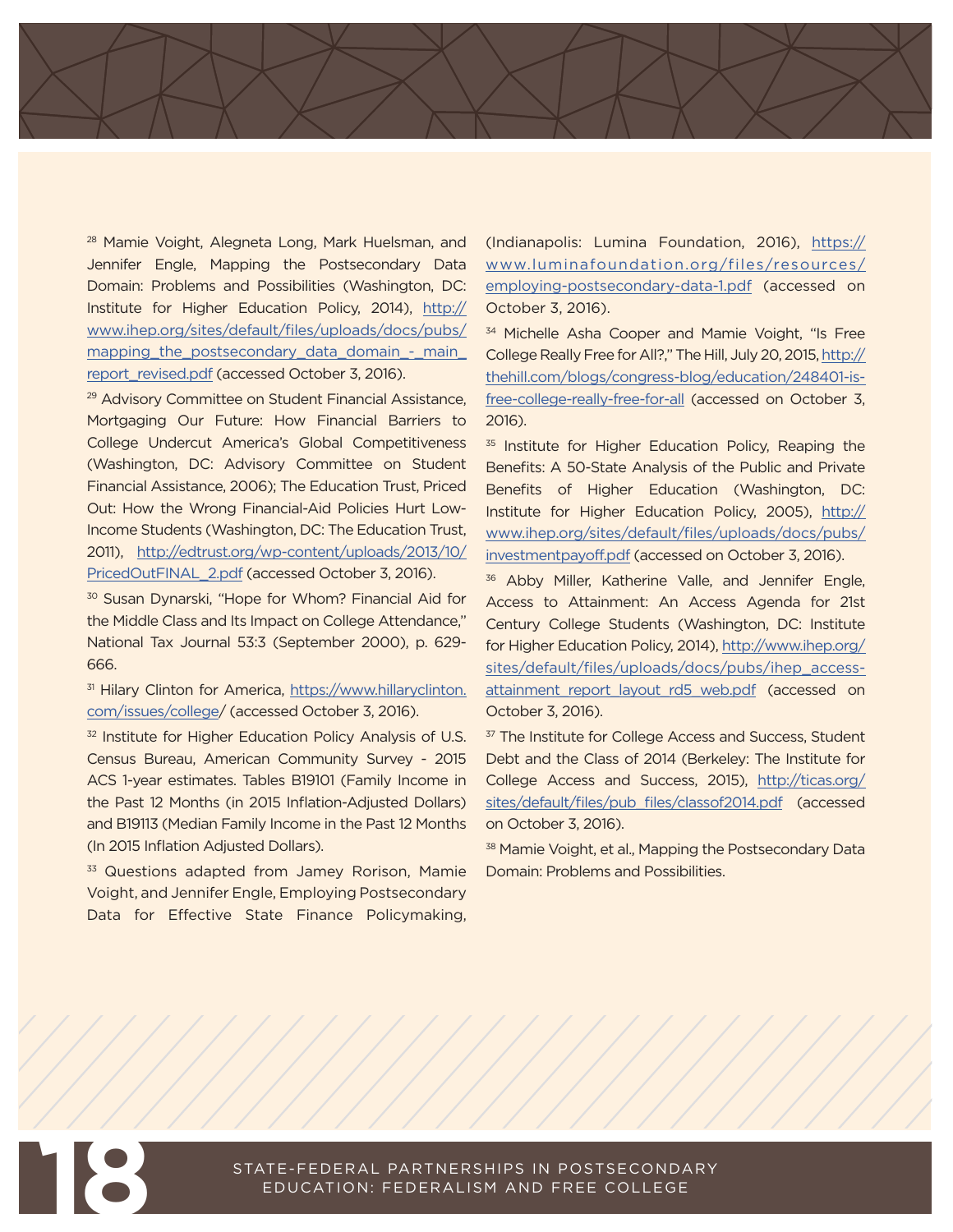<sup>39</sup> Jamey Rorison, et al., Employing Postsecondary Data for Effective State Finance Policymaking, p. 2.

<sup>40</sup> Questions adapted from Jamey Rorison, et al., Employing Postsecondary Data for Effective State Finance Policymaking.

41 Amanda Janice and Mamie Voight, Making Sense of Student Loan Outcomes: How Using Repayment Rates Can Improve Student Success (Washington, DC: Institute for Higher Education Policy, 2016), [https://www.](https://www.luminafoundation.org/files/resources/making-sense-of-student-loan-outcomes.pdf) [luminafoundation.org/files/resources/making-sense-of](https://www.luminafoundation.org/files/resources/making-sense-of-student-loan-outcomes.pdf)[student-loan-outcomes.pdf](https://www.luminafoundation.org/files/resources/making-sense-of-student-loan-outcomes.pdf) (accessed October 3, 2016). 42 Lumina Foundation, Degree Qualifications Profile (Indianapolis: Lumina Foundation, 2014),

[http://degreeprofile.org/press\\_four/wp-content/](http://degreeprofile.org/press_four/wp-content/uploads/2014/09/DQP-web-download.pdf) [uploads/2014/09/DQP-web-download.pdf](http://degreeprofile.org/press_four/wp-content/uploads/2014/09/DQP-web-download.pdf) (accessed October 3, 2016).

43 Jennifer Engle, Answering the Call: Institutions and States Lead the Way Toward Better Measures of Postsecondary Performance (Seattle: The Bill & Melinda Gates Foundation, 2016), [http://postsecondary.](http://postsecondary.gatesfoundation.org/wp-content/uploads/2016/02/AnsweringtheCall.pdf) [gatesfoundation.org/wp-content/uploads/2016/02/](http://postsecondary.gatesfoundation.org/wp-content/uploads/2016/02/AnsweringtheCall.pdf) [AnsweringtheCall.pdf](http://postsecondary.gatesfoundation.org/wp-content/uploads/2016/02/AnsweringtheCall.pdf) (accessed October 3, 2016).

44 College Board, Trends in College Pricing 2015.

45 Ronald Brownstein, "The Problem with Public Colleges Going Tuition Free," The Atlantic, August 18, 2016, [http://](http://www.theatlantic.com/politics/archive/2016/08/the-problem-with-tuition-free-public-education/496238) [www.theatlantic.com/politics/archive/2016/08/the](http://www.theatlantic.com/politics/archive/2016/08/the-problem-with-tuition-free-public-education/496238)[problem-with-tuition-free-public-education/496238](http://www.theatlantic.com/politics/archive/2016/08/the-problem-with-tuition-free-public-education/496238)/ (accessed on October 3, 2016).

46 State Higher Education Executive Officers, SHEF Interactive Dashboards.

47 College Board, Trends in Student Aid 2015, (Washington, DC: College Board), [http://trends.](http://trends.collegeboard.org/sites/default/files/trends-student-aid-web-final-508-2.pdf) [collegeboard.org/sites/default/files/trends-student](http://trends.collegeboard.org/sites/default/files/trends-student-aid-web-final-508-2.pdf)[aid-web-final-508-2.pdf](http://trends.collegeboard.org/sites/default/files/trends-student-aid-web-final-508-2.pdf) (accessed on October 3, 2016). 48 F. King Alexander, "Make Maintenance of Effort Permanent," Inside Higher Ed, January 28, 2010, [https://](https://www.insidehighered.com/views/2010/01/28/alexander) [www.insidehighered.com/views/2010/01/28/alexander](https://www.insidehighered.com/views/2010/01/28/alexander) (accessed on October 3, 2016).

49 Jenna Johnson, "U-Va. To Scale Back Financial Aid Program for Low- and Middle-Income Students," Washington Post, August 6, 2013, [https://www.](https://www.washingtonpost.com/local/education/u-va-to-scale-back-financial-aid-program-for-low--and-middle-income-students/2013/08/06/33c424f8-fec6-11e2-9711-3708310f6f4d_story.html) [washingtonpost.com/local/education/u-va-to-scale](https://www.washingtonpost.com/local/education/u-va-to-scale-back-financial-aid-program-for-low--and-middle-income-students/2013/08/06/33c424f8-fec6-11e2-9711-3708310f6f4d_story.html)[back-financial-aid-program-for-low--and-middle](https://www.washingtonpost.com/local/education/u-va-to-scale-back-financial-aid-program-for-low--and-middle-income-students/2013/08/06/33c424f8-fec6-11e2-9711-3708310f6f4d_story.html)[income-students/2013/08/06/33c424f8-fec6-11e2-](https://www.washingtonpost.com/local/education/u-va-to-scale-back-financial-aid-program-for-low--and-middle-income-students/2013/08/06/33c424f8-fec6-11e2-9711-3708310f6f4d_story.html) [9711-3708310f6f4d\\_story.html](https://www.washingtonpost.com/local/education/u-va-to-scale-back-financial-aid-program-for-low--and-middle-income-students/2013/08/06/33c424f8-fec6-11e2-9711-3708310f6f4d_story.html) (accessed October 3, 2016); Ry Rivard, "Killing Off a Success," Inside Higher Ed, January 27, 2014, [https://www.insidehighered.com/](https://www.insidehighered.com/news/2014/01/27/uva-backs-away-loan-free-offer-its-poorest-students) [news/2014/01/27/uva-backs-away-loan-free-offer-its](https://www.insidehighered.com/news/2014/01/27/uva-backs-away-loan-free-offer-its-poorest-students)[poorest-students](https://www.insidehighered.com/news/2014/01/27/uva-backs-away-loan-free-offer-its-poorest-students) (accessed October 3, 2016).

50 H.R. 2962 – America's College Promise Act of 2015.

<sup>51</sup> Richard Nathan, "Updating Theories of Federalism," (paper presented at the annual meeting of the American Political Science Association, Philadelphia, PA, September 2, 2006), p. 19, [http://rockinst.org/pdf/federalism/2006-](http://rockinst.org/pdf/federalism/2006-09-02-updating_theories_of_american_federalism.pdf) 09-02-updating theories of american federalism.pdf (accessed October 3, 2016).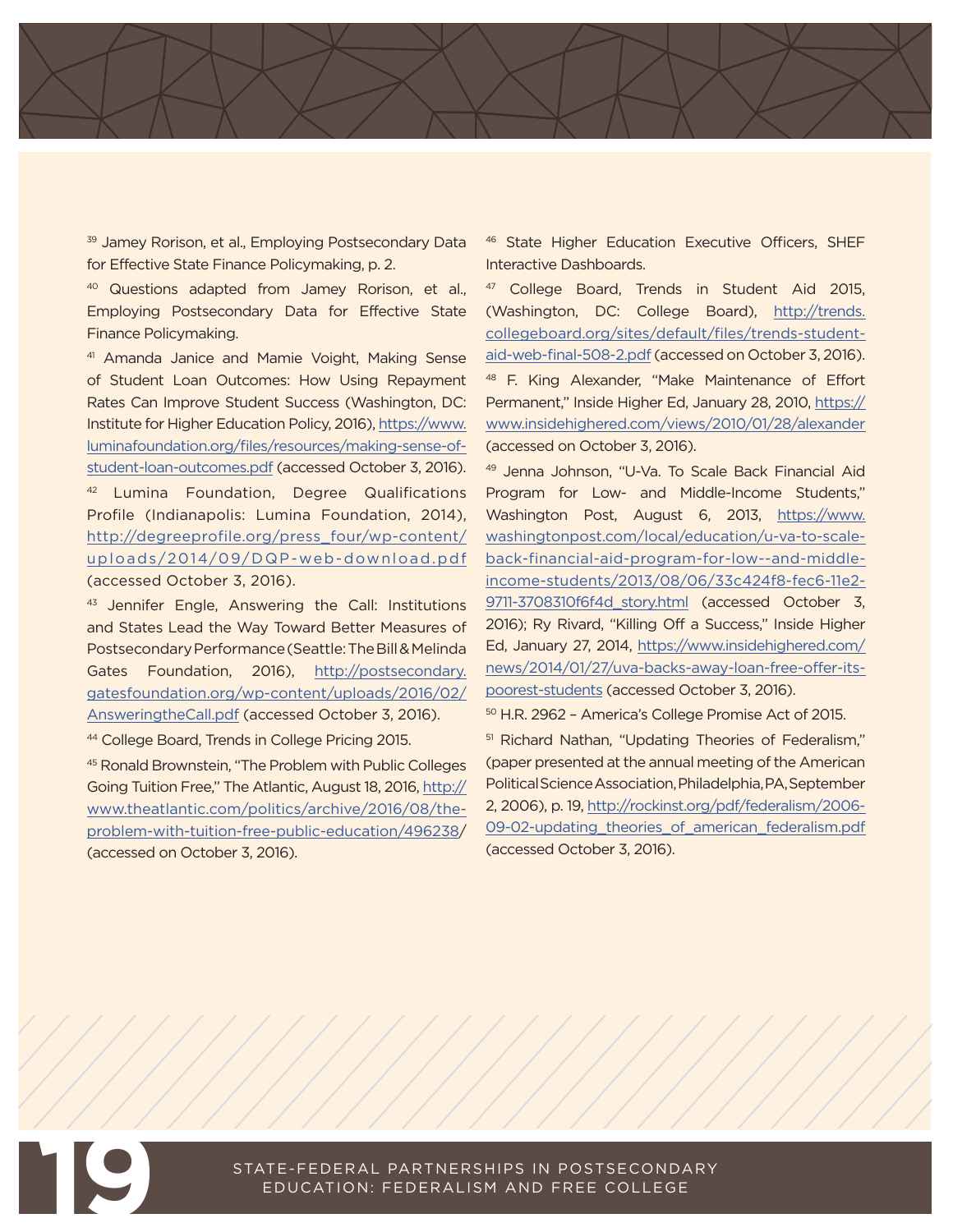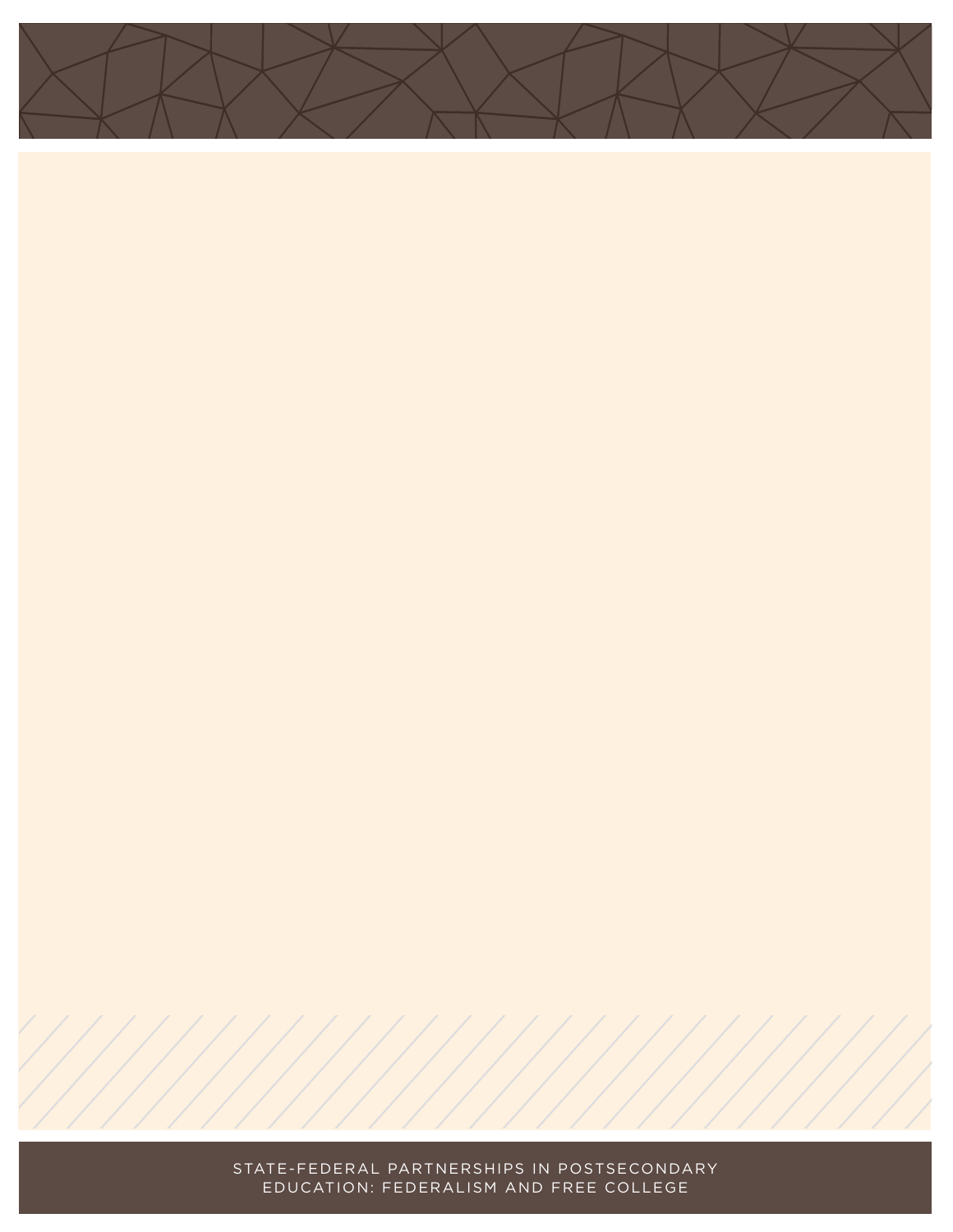## **ABOUT THE INITIATIVE**

Education Commission of the States coordinated the creation and dissemination of a series of policy briefs focused on the interaction between state- and federallevel policies pertaining to higher education. The briefs are composed by a diverse collection of education policy and thought leaders representing state and federal perspectives. The goal of this collection of briefs is to highlight how federal and state higher education policies can provide a cohesive policy playbook to support student success and the progression toward meeting aggressive attainment goals.

The brief production process began in late-summer 2016 with authors beginning the writing process. Dissemination of the briefs was provided through informal policy briefings with state and federal audiences through fall 2016 and the public release in December 2016. Topics explored in the briefs include, but are not limited to, financial aid, data policies, funding, the "triad" and workforce needs.

Education Commission of the States would like to thank the two core funders for this initiative, the Bill and Melinda Gates Foundation and Lumina Foundation, for their support of this paper series and the ongoing work with federal and state higher education policies. Both foundations understand the necessity of marrying federal and state higher education policies to better serve students and citizens. Education Commission of the States would also like to thank the brief authors for their hard work and dedication to this important topic.